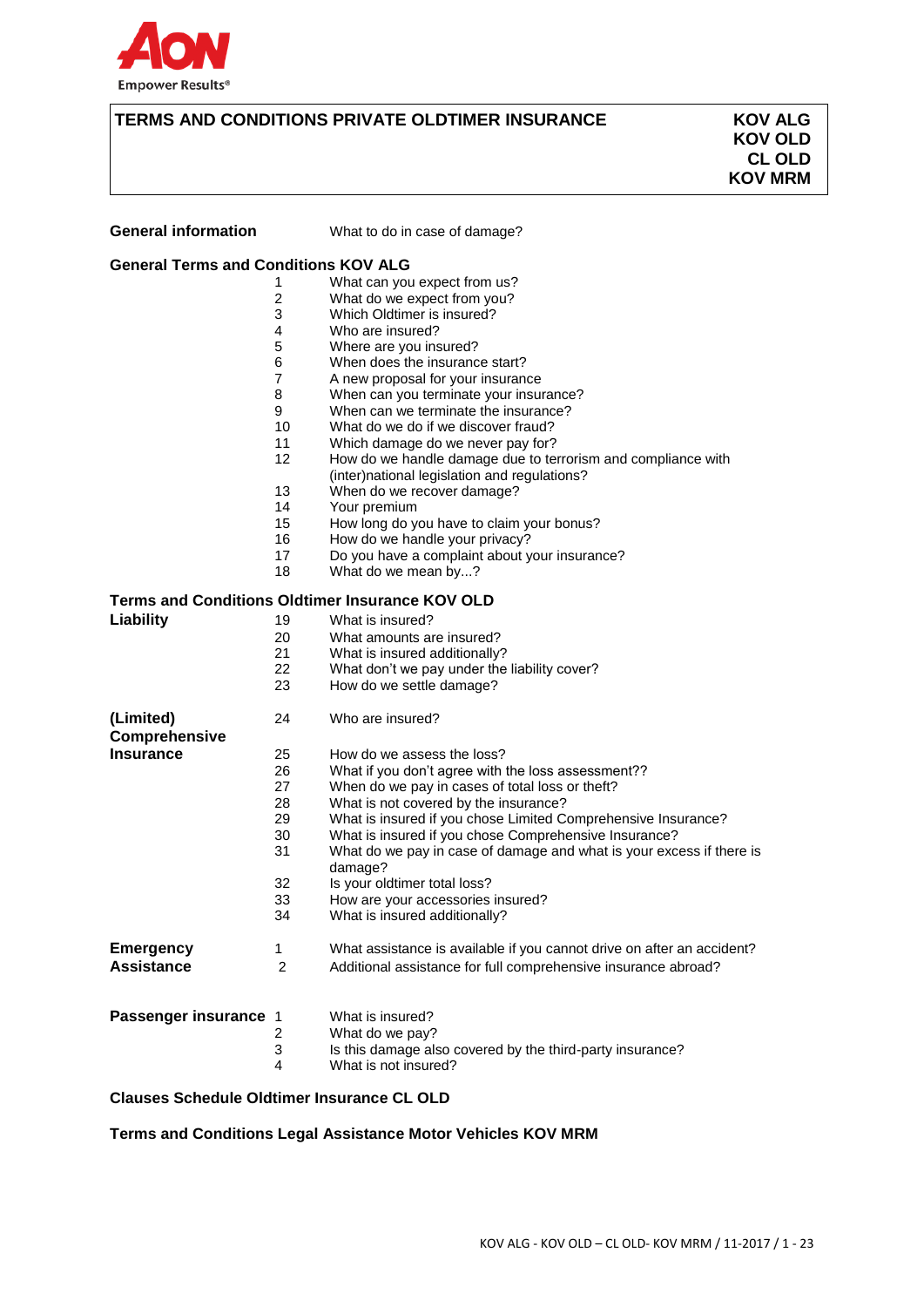

# **General information**

**The English translations have no legal force and are provided to the customer for convenience only. The conditions in the Dutch language shall be binding and prevail in all respects. The law of the Netherlands shall apply.**

### **What to do in case of damage?**

Do you have damage or did you cause damage? Please let us know as soon as possible. You can reach us 24/7.

### **For emergency assistance in case of an accident please call;**

From The Netherlands 020 592 91 36;<br>From abroad +31 20 592 91 36; +31 20 592 91 36; It doesn´t matter how you are insured. We will help you both in The Netherlands and abroad.

### **Do you need emergency repairs?**

Sometimes you have to have your oldtimer repaired immediately, because it is unsafe to continue driving or because the damage will increase if you continue driving. You can have these emergency repairs done for up to € 500 including VAT. You do not have to discuss this with us first. Send us the bill of the emergency repairs. The excess also applies for emergency repairs.

### **Has your oldtimer been stolen?**

In that case immediately report the theft on [www.stichtingvbv.nl.](http://www.stichtingvbv.nl/) In that case the theft is automatically reported to the police as well. Are you abroad? Immediately contact our Emergency Service.

### **Report any other damage online**

Go to your online policy folder.This also gives a list of the repair shops and window repair shops that we work with.

### **Always immediately report to the police;**

- The theft of your oldtimer. Did you report the damage at www.stichtingvbv.nl ? This means an immediate police report.
- Attempted theft
- Vandalism
- Hit-and-run (collision with an unknown driver).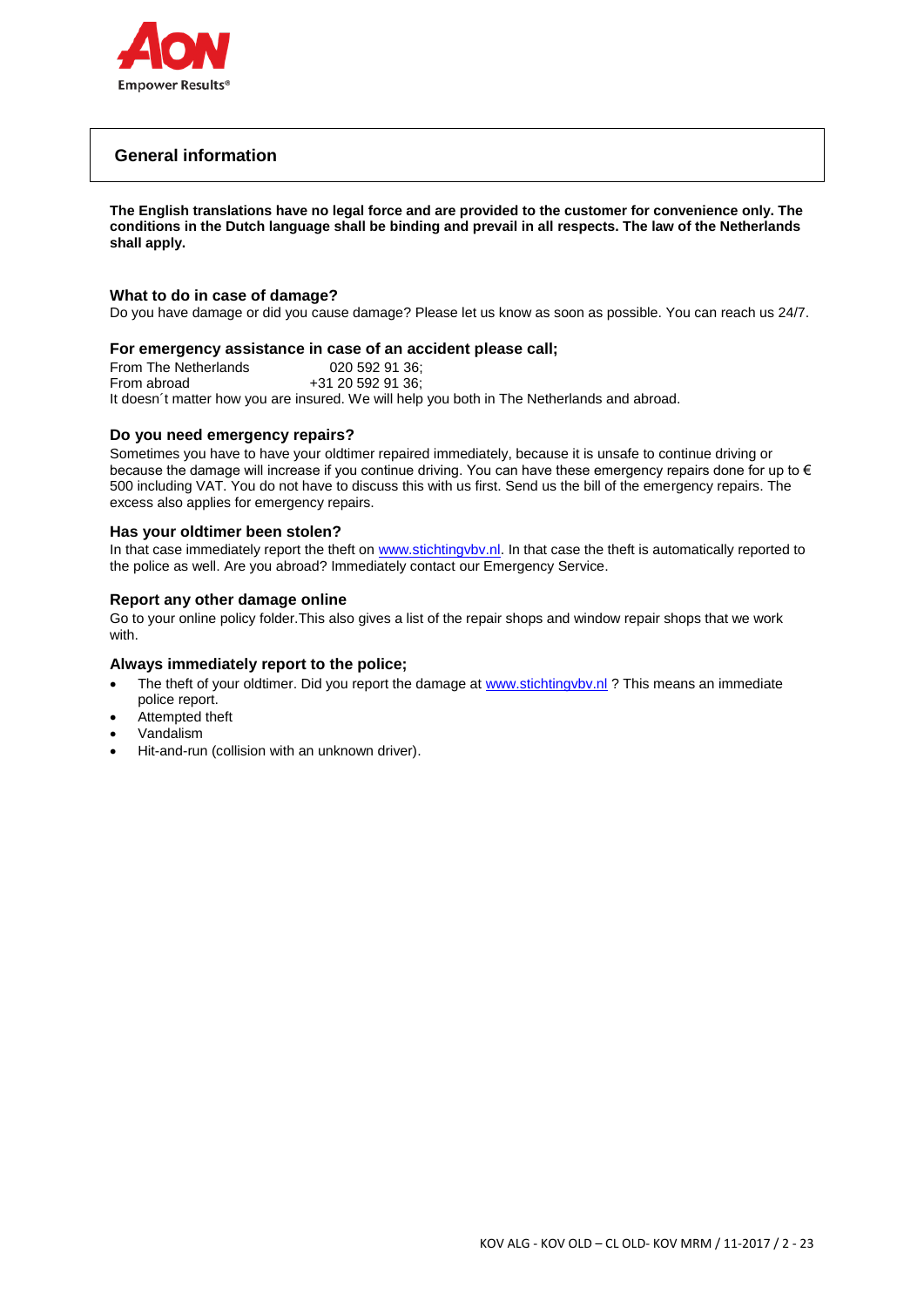

# **GENERAL TERMS AND CONDITIONS AND ALGENT AND ALGENT AND ALGENT AND ALGENT AND ALGENT AND ALGENT AND ALGENT AND**

**These are the terms and conditions of your oldtimer insurance. They form an integral part with your policy schedule. These describe exactly what you are insured for and which rules there are.**

**You are insured standard against liability and for assistance in case of accident. You can also choose one of more additional insurance coverage. The policy schedule states the coverage and the insured amounts you choose. This tells you how you are insured, what you can expect from us and what we expect from you.**

**We have tried our best to keep these terms and conditions as simple as possible. If you still have questions, please contact us or your Aon insurance adviser.**

### **1 What can you expect from us?**

You can expect from us that we treat you with respect. You can also expect that we establish the damage in the proper way and that we pay for insured damage. And that we help you to have the damage repaired as soon as possible.

### **2 What do we expect from you?**

We expect from you that you:

- Are honest and reasonable;
- Comply with the law;
- Give us the right information;
- Handle your property consciously and carefully;
- Do whatever it takes to prevent or minimize damage;
- Follow our instructions;
- Do nothing to prejudice our interests;
- Help us settle the damage as soon as possible by giving us all required data and documents as soon as possible;
- Report a criminal offence to the police. Such as break-in, theft, misappropriation, joyriding or damage by an unknown perpetrator;
- Also immediately report the theft of your oldtimer to the [Verzekeringsbureau Voertuigcriminaliteit](http://www.stichtingvbv.nl/) (VBV). You can report the theft on [www.stichtingvbv.nl.](http://www.stichtingvbv.nl/) Please do this as soon as possible. This increases the chances that your oldtimer is found. If you report a theft here, you do not have to report it to the police as well, this is done automatically;
- Report which other insurance possibly covers the damage;
- Input all important changes yourself in your online policy folder. Or inform us of any important changes, at least if:
	- You move or change your e-mail address;
	- Another person becomes the regular driver of your oldtimer;
	- You sold the oldtimer or the oldtimer is total loss:
	- You use the oldtimer in another way that you originally stated, for example (partially) for business instead of private use;
	- The registration has been put on someone else's name;
	- The oldtimer is abroad for 6 consecutive months or longer.

If you fail to comply with these rules that can have consequences for damage compensation or assistance. We can also suspend or terminate your insurance.

### **3 To which oldtimer does this insurance apply?**

This insurance is for the oldtimer (private car or motorcycle) that you insured with us and of which the registration is noted on the policy schedule. The oldtimer is only intended for recreational purposes.

Everything that the manufacturer installed on, to or in your oldtimer shall be considered part of the oldtimer.

### **4 Who are insured?**

This insurance applies to the following persons:

- You, the policyholder. The person who took out the insurance;
- The owner;
- The holder, i.e. the person who holds the oldtimer by permission of the owner. For example, the garage for maintenance;
- The regular driver;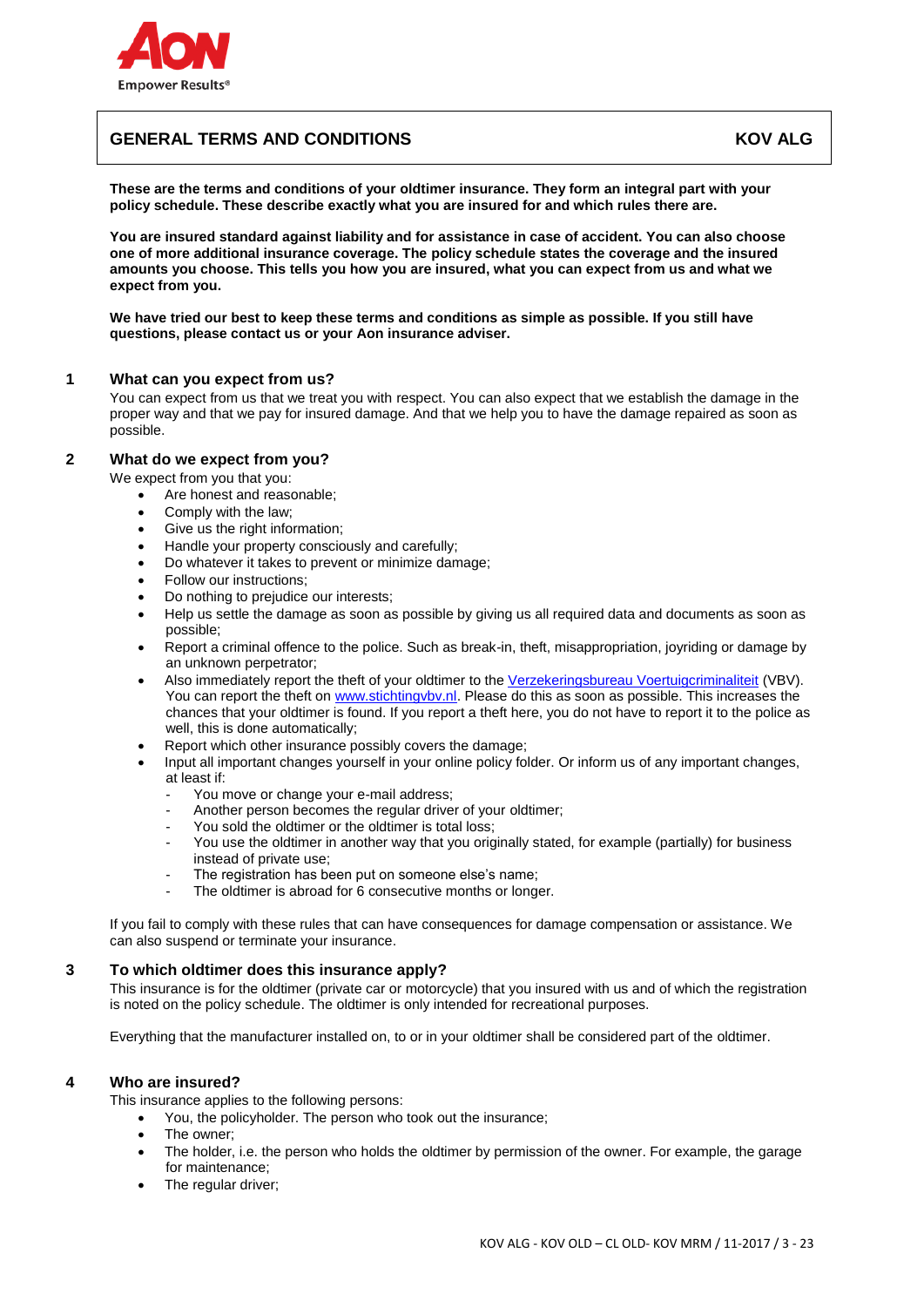

- The person who drives the oldtimer or rides along (passenger) by permission of the owner;
- The employer of one of the aforementioned if he is legally liable.
- In these terms and conditions we shall address these persons as 'you'.

# **5 Where are you insured?**

You are insured in the countries listed on your green card. You do not have coverage for the countries deleted on your green card.

### **6 When does the insurance start?**

Your insurance starts on the date on the policy. You are only covered for events occurring during the term of the insurance.

### **7 A new proposal for your insurance**

A month before your insurance expires, we shall send you a new proposal for your insurance. This states the premium for the next year. If you don't want to change anything, you don't have to do anything. You will remain insured. If you want to change your insurance, please contact your Aon advisor. You can also make the changes yourself in your online policy folder.

### **8 When can you terminate your insurance?**

Did you take out insurance with us through our website? You then have a 14-day cooling-off period. During that time you can terminate the insurance from the commencement date. Did you already pay premium? We will pay that back.

Do you have an insurance with us for a longer period?

You can terminate your insurance with us whenever you want. You can do this in your online policy folder. Or you can inform your insurance advisor. The date always has to be in the future. Is the date not in the future? Then we will stop the insurance from the day that you inform us that you want to stop the insurance. You will be reimbursed for premium you paid in excess from the time that the insurance was stopped

### **9 When can we terminate the insurance?**

We can terminate the insurance and inform you of that in advance in writing or by e-mail:

- If we decide not to present you with a new proposal at the end of the insurance term. We shall inform you 2 months in advance;
- If you do not pay the premium on time. In the article dealing with premiums (article 14) we shall explain what we do in that case;
- If the no-claims years that Roydata sent us differ from the no-claims years you submitted to us. And if we would not offer insurance based on those no-claims years;
- If we would not have offered you the insurance if you had given us the right information straightaway;

If you report much and minor damage to us.

The insurance shall be terminated immediately if:

- You move aboard permanently. Are you moving within the EU? Then the insurance expires no later than at the end of the policy year;
- Your oldtimer has a foreign registration;
- The insured oldtimer is technically total loss. In such a case the oldtimer is damaged so badly that it can no longer be safely repaired;
- You no longer have an interest in the insurance. For example if you sell the oldtimer or if the oldtimer is no longer registered in your name. You have to report this to us within 8 days. Otherwise you remain responsible for the damage caused by the oldtimer. So it is important to inform us about such situations.

### **10 What do we do if we discover fraud?**

If we discover fraud, we take several measures:

- We immediately terminate the insurance. We shall inform you of this by letter or e-mail and your insurance is terminated on the day that we send this letter or e-mail;
- We do not or only partially pay for damage;
- We recover from you all additional costs incurred for handling the damage:
- Did we already pay for the damage? Then we also let you repay the damage;
- We can report the fraud to the police;
- We register your details with the Central Information System (CIS).

Some examples of fraud are:

- You deliberately gave false information when you took out the insurance;
- You deliberately lied about damage:
- You deceived us.

### **11 Which damage do we never pay for?**

For all coverage and other categories we never pay for: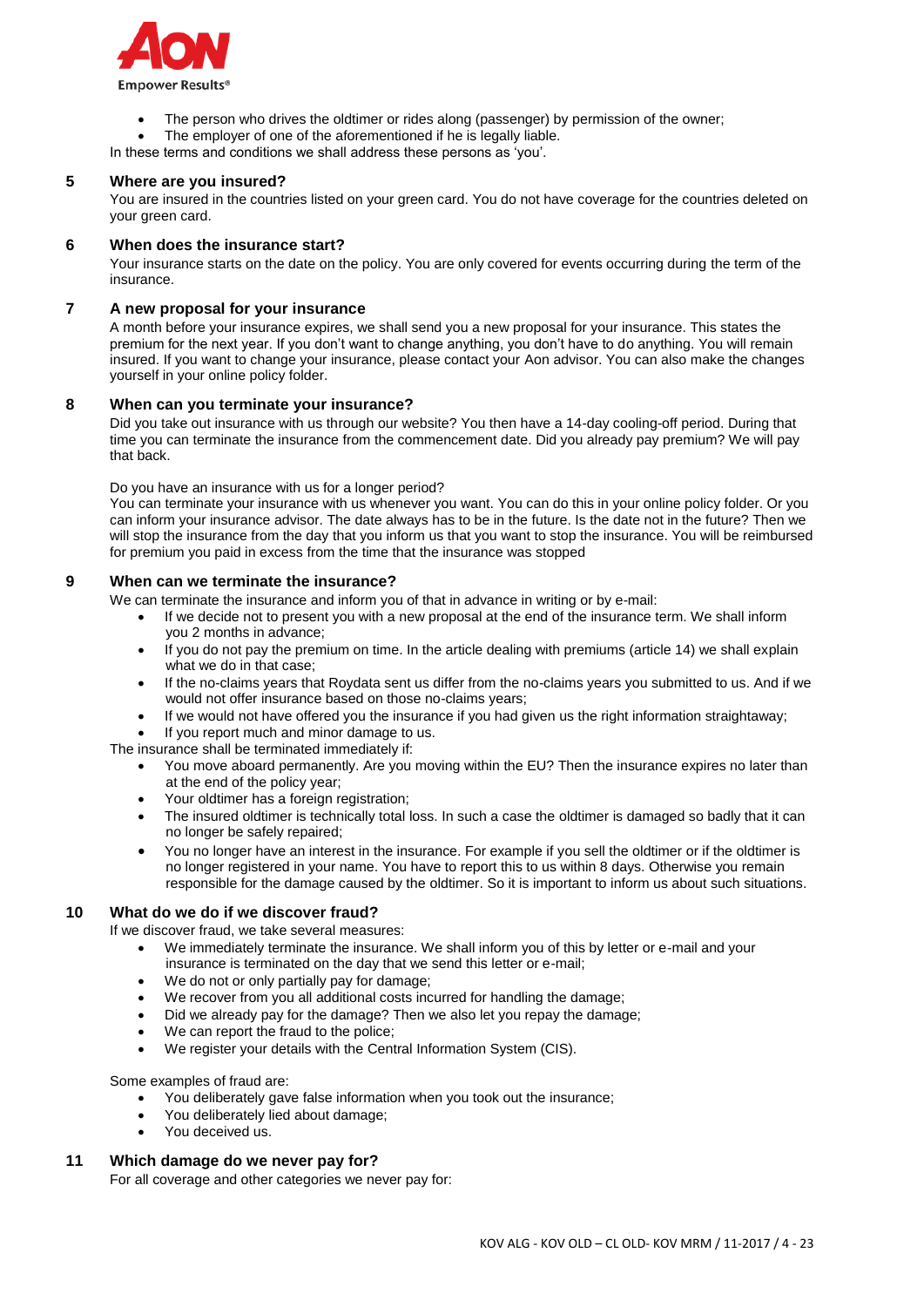

- Damage caused by an event prior to the commencement date of the insurance;
- Damage that is already compensated under any law or by another insurance, or would be compensated if you did not have insurance with us;
- If it is found that when taking out the insurance or reporting damage you deliberately misinformed us or if important information was withheld;
- If you or an insured party refuses to cooperate in settling the damage and thus prejudice our interests;
- Damage caused by an insured party intentionally or recklessly, or if you gave someone permission to do so;
- If you are liable solely because you, or someone on your behalf, made an appointment or entered into an agreement. For example if you promised to deliver something on time but can no longer do so due to an accident.

### **Organized violence (Wilful damage)**

We never pay for damage caused by organized violence (also called wilful damage) in case of:

- A conflict between countries or groups where military weapons are used. This also includes actions by a United Nations peacekeeping mission;
- Civil war. This is organized violence between citizens of a country in which a major part of the citizens participates;
- An uprising. This is organized resistance with violence against the government of a country;
- Civil commotion. These are organized violent actions in different parts of the country;
- Riots. This is an organized violent group that is against the government;
- Mutiny. This is an organized violent act of members of, for example, the military. The action is aimed against the leader of the group.

These are the six forms of wilful damage. What this means exactly is also defined in a statement of 2 november 1981. The text of that statement is deposited at the District Court of The Hague. If there is a difference between the text in this article and the deposited text, the deposited text shall prevail.

#### **Nuclear reaction**

We never pay for damage caused by a nuclear reaction, no matter how this occurred. A nuclear reaction is, for example, nuclear fusion or radioactivity.

We also never pay for damage:

- Caused by a driver who did not have your permission to drive the oldtimer;
- Caused by driving on a race circuit, practicing for or participating in races, rallies or speed tests during races or speed rides;
- If the oldtimer is not registered in your name or that of your cohabiting partner and you did not inform us of this;
- If the oldtimer is used professionally and you did not inform us of this;
- If the oldtimer is used differently than you informed us on your application (for example if the oldtimer is used as a taxi, for courier services, for renting or leasing or to give driving lessons);
- Caused during the professional transport of persons or items requiring a permit such as hazardous substances;
- Caused while the driver was not entitled to drive, e.g. if the driver did not have a valid driving licence or was banned from driving. If your licence is not valid because you did not yet renew it, we shall not invoke this.

We shall not invoke this if you can show that this was done outside your knowledge and consent and that you cannot be blamed for this.

### **12 How do we handle damage due to terrorism and compliance with (inter)national legislation and regulations?**

### **12.1 What do we do in case of terrorism?**

We settle damage according to the Claims Settlement Protocol of the Dutch Terrorism Risk Reinsurance Company (NHT). This protocol stipulates that we can limit damage compensation in cases of terrorism, malicious contamination or suchlike cases. The complete text of this protocol is on [www.terrorismeverzekerd.nl.](http://www.terrorismeverzekerd.nl/)

### **12.2 (Inter)national legislation and regulations**

We do not do business with persons, companies, governments or organizations on an international sanctions list. This could concern persons or organizations involved in terrorism. Are you, an insured party, your company or any party that has an interest in your company on an (inter)national sanctions list? Then the insurance will be terminated from the time that that person or company appears on the list.

Is business being conducted with persons, organizations or governments on a sanctions list? In that case we terminate the insurance immediately. We never pay the (financial) interests of persons, governments and organizations that we are not allowed to insure under (inter)national legislation and regulations.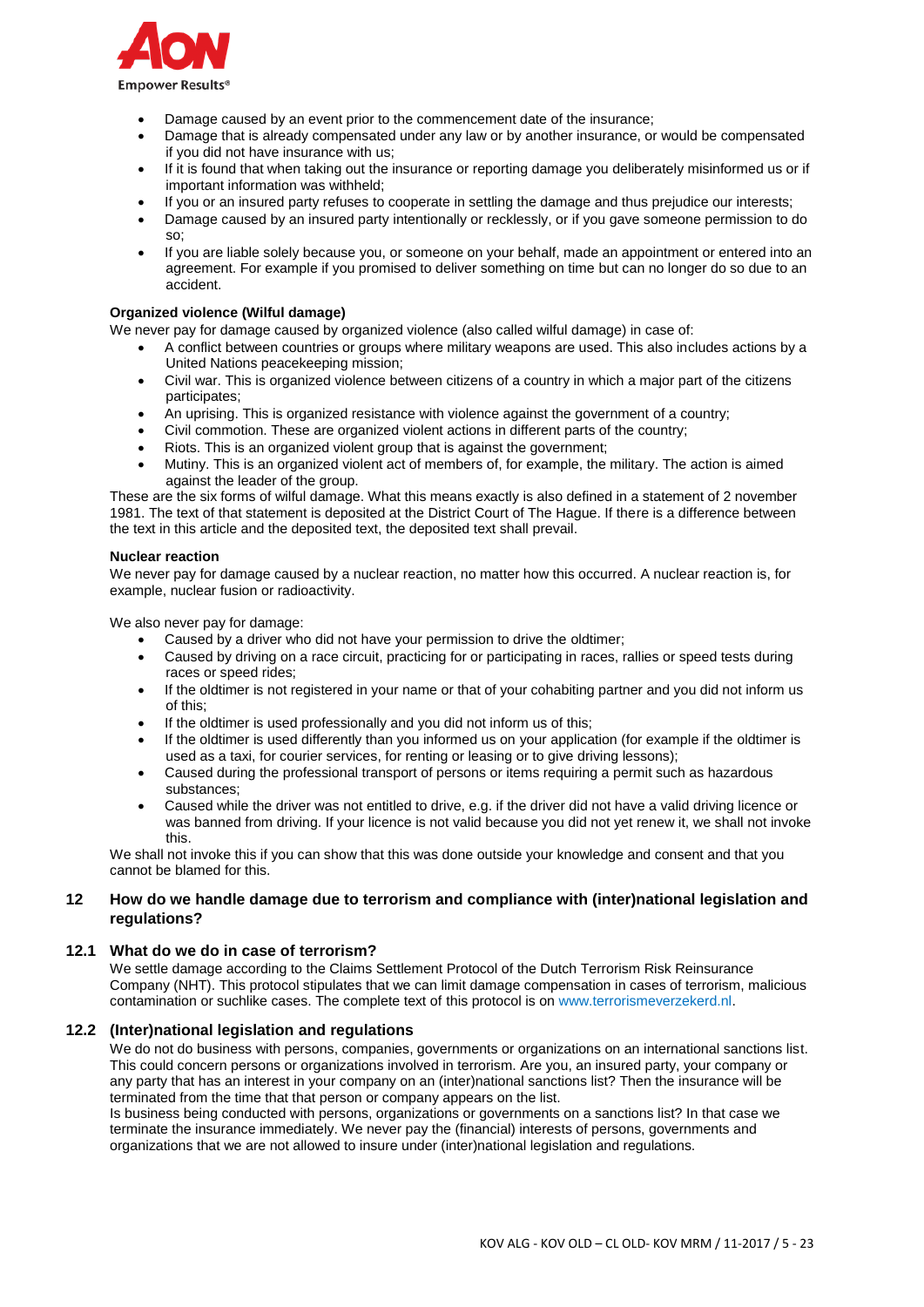

### **13 When do we recover damage?**

#### **From another party**

Did other parties cause the damage and did we pay for this? And are they obliged to pay for this damage under the law? Then we shall attempt to have them pay us back for that damage.

### **From an insured party**

Was the damage nor insured but did we pay for it? In that case we are also entitled to have the damage paid back, for example if the driver did not have a valid licence.

### **14 Your premium**

### **14.1 When do you have to pay your premium?**

You pay the premium in advance, no later than on the premium due date. This date is on the giro collection form or on the invoice. The premium can include costs, extrajudicial costs, legal interest and insurance tax.

In case of direct debit, we shall inform you about the amount that we debit from your account for each period. We shall do that one time if you take out or alter the insurance, and if we renew the insurance. You have to ensure that there is enough money on your account.

### **14.2 What happens if you don't pay (on time)?**

Did you fail to pay the premium within 30 days? Then you never had the insurance and we do not pay out in case of damage. We do not have to send you a reminder about this.

Did you fail to pay the second or next premium within 30 days? We shall send you a reminder that we did not receive the premium on time. Did you fail to pay the full premium within 15 days after we sent you this reminder? Then you are not insured from the day that we sent the reminder.

Damage that occurs or is aggravated during this period is not insured. You are again covered one day after we received and accepted your (overdue) payment. If you still haven't paid after receiving our reminder(s), we can terminate the insurance and have the premium collected. In that case the collection costs are to your account. You are always obliged to pay the premium.

### **14.3 Alteration of premium and conditions**

We can alter your premium and the conditions of your insurance. If we do so, we will inform you at least one month in advance. If you don't agree with the alteration you can terminate your insurance. If we don't hear from you we assume that you agree to the alteration(s).

# **14.4 How do we calculate the premium?**

In calculating the premium and accepting the risk we at least take into account:

- The weight of the oldtimer;
- The make, type and year of manufacturer;
- engine power and cc;
- The assessment report;
- Mileage:

Your address or the address of the regular driver.

So, always inform us of any changes as soon as possible!

# **15 How long do you have to claim your damage?**

When must you submit your claim?

You have to submit your claim within three years. This term starts on the day that you knew or could have known that you can submit a claim. If you submit your claim too late, you are not entitled to payment.

How long do you have to respond if we reject your claim? You have to report within three years that you don't agree with our rejection. This term starts on the day after you were informed that we reject your claim. After three years your right to payment expires.

### **16 How do we handle your privacy?**

The personal data you provide to us will be used by us to process your request for information, quotes and financial products. We also use this personal data to possibly contact you on the basis of the quotation, for the establishment of the insurance and for the services provided by us. We handle your information with great care. We also request this from other parties with whom we share your information. More information about how we handle your personal data can be found in our Privacy Statement at aon.nl/privacyverklaring.

We can access and record your data at the Central Information System(CIS) in Zeist. We do this to conduct a responsible policy in the acceptance of insurance. But also to manage risks and combat fraud. See for more information www.stichtingcis.nl. That also gives the applicable CIS privacy regulations.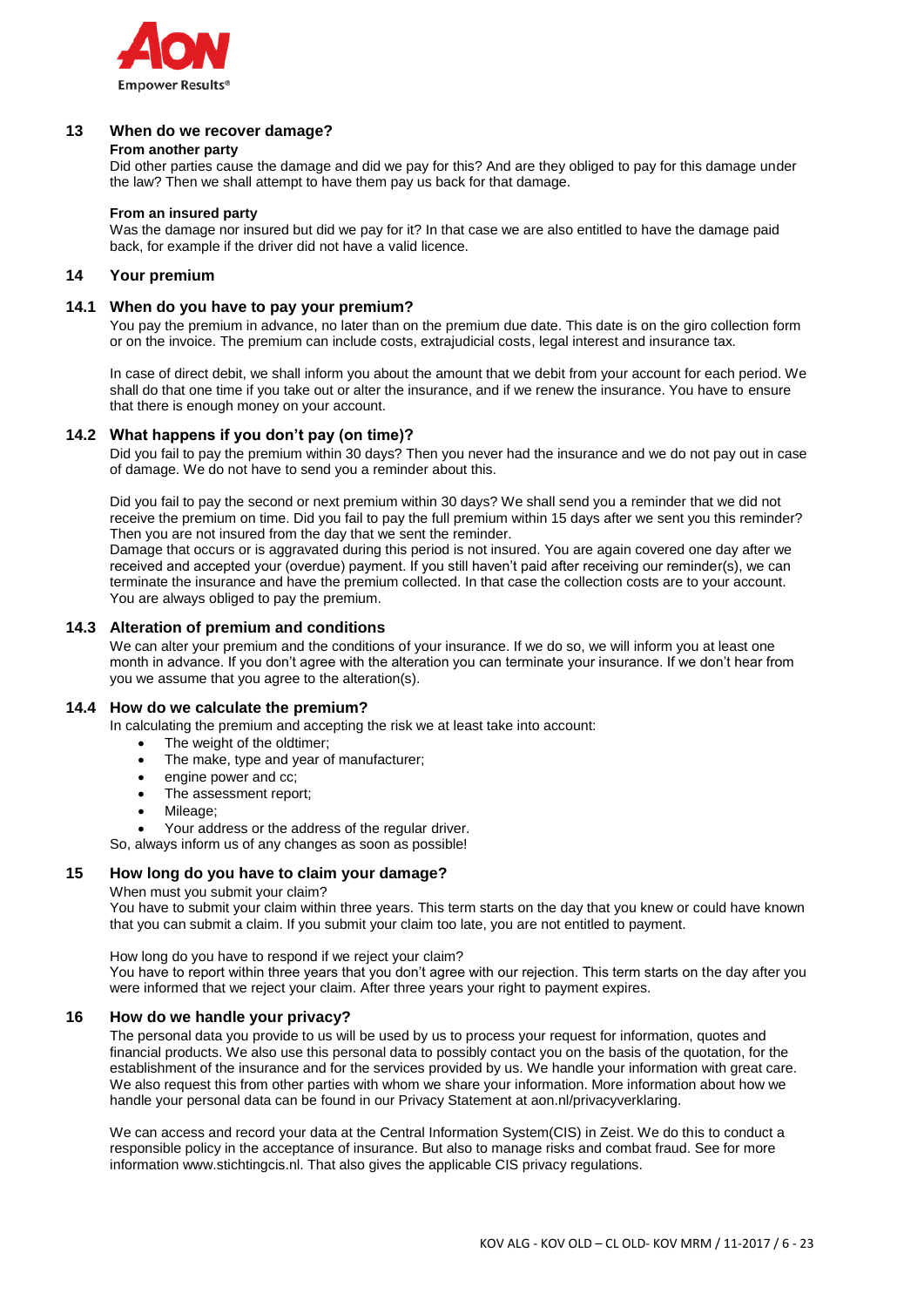

### **17 Do you have a complaint about your insurance?**

If you are not satisfied with the services provided by Aon or the insurance company, you can submit your complaints and / or suggestions to the management of Aon, Admiraliteitskade 62, 3063 ED Rotterdam, Postbus 518, 3000 AM Rotterdam. You can also report the complaint via our website: www.aon.nl.

After receiving your complaint we will contact you as soon as possible but in any case within two weeks. With complaints about the service provided by the insurance company, you can of course approach the management of the insurance company directly. If desired, you can request contact details from Aon.

Experience shows that most complaints are handled satisfactorily. If, however, we are unable to find a solution, you can turn to the Klachteninstituut Financiële Dienstverlening with your complaints. PO Box 93257, 2509 AG The Hague telephone 077 333 8 999, Website www.kifid.nl.

This complaints procedure at Kifid is only open to consumers, and therefore not to companies or individuals who exercise a profession.

Aon follows the statements of the Kifid. You can also contact the civil court.

### **18 What do we mean by....?**

#### **Trailer**

A trailer with one or more axles, but also a caravan or a collapsible caravan linked to the oldtimer.

#### **Accessories**

Everything that is not originally a part of the equipment of the oldtimer and is not included in the valuation report and that is specifically intended for use in or on the oldtimer, including parts used to enhance security, for example a fire extinguisher or an emergency triangle.

#### **Damage**

We offer coverage for two types of damage:

- Damage to persons: personal injury or physical damage, someone is hurt, falls ill or dies. This includes damage resulting from this.
- Damage to items: items belonging to others are damaged or are lost. This includes damage resulting from this.

#### **Policy year**

The period between the starting date of the insurance and 12 months after this starting date. After this period a new policy year starts.

#### **We/us**

One Underwriting B.V., part of Aon, is registered with AFM under number 12009128, has its statutory office in Amsterdam and is registered with the Dutch Chamber of Commerce under number 33109041.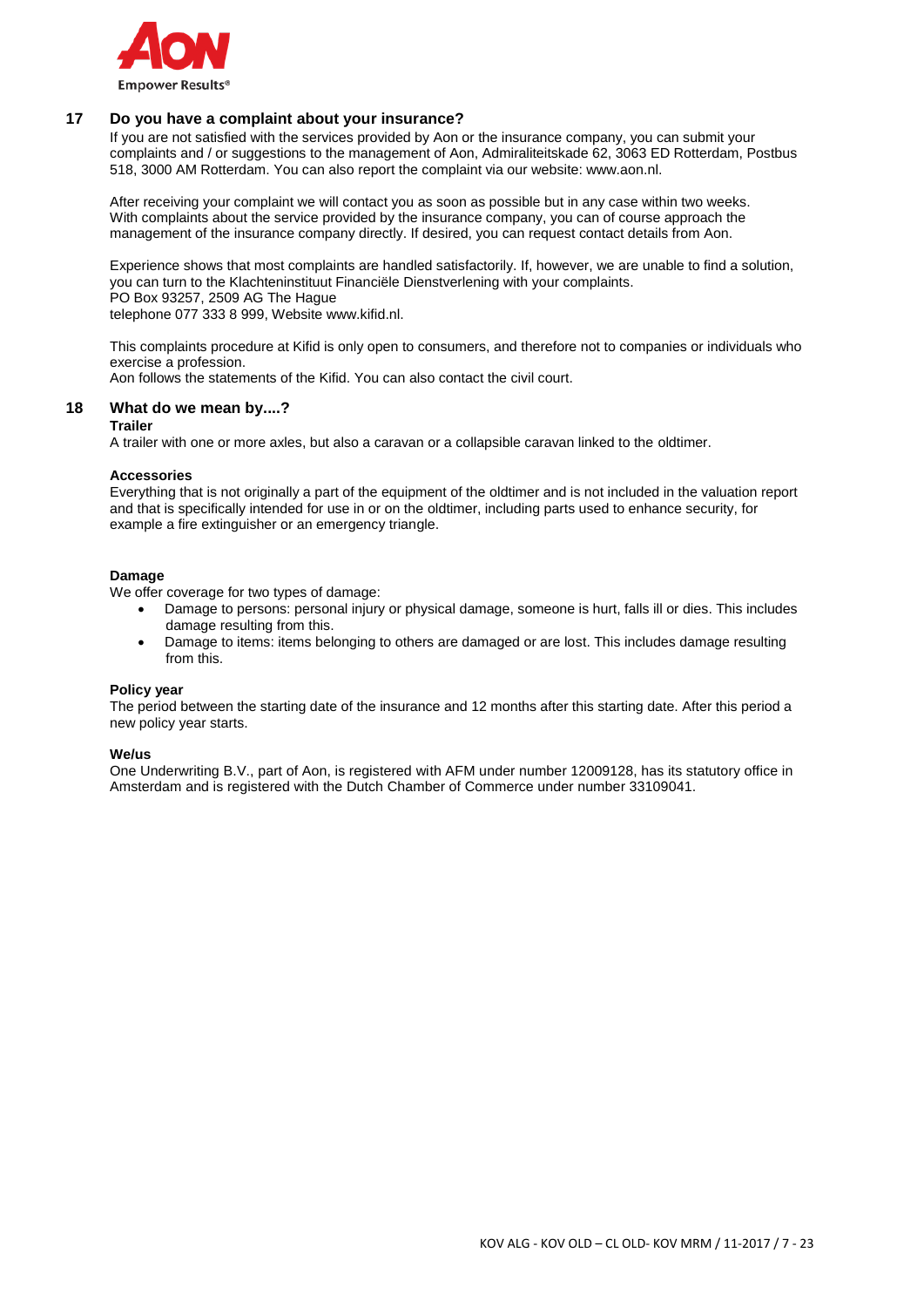

# **TERMS AND CONDITIONS OLDTIMER INSURANCE KOV OLD**

## **Liability**

In The Netherlands a motor vehicle has to be insured against third-party liability, also if you are not driving your vehicle. These requirements are defined in the Motor Insurance Liability Act (WAM). With this oldtimer insurance you comply with your insurance obligation. The Motor Insurance Liability Act (WAM) also arranges that an insurance has to comply with all types of requirements. This insurance complies with the WAM requirements.

### **19 What is insured?**

- Damage you cause to other persons or items with your oldtimer;
- Damage you cause to other persons or items with the trailer, caravan or collapsible caravan coupled to your oldtimer. Also if this has been uncoupled and not yet been brought to a standstill safely outside of traffic;
- Damage to personal, private property of the passengers. But only if the oldtimer itself was also damaged by the event. Is this property covered by another insurance? In that case we only pay the amount not paid by that insurance.

### **20 What amounts are insured?**

- You are insured for the amounts on your policy schedule;
- If a higher maximum amount is mandatory, you are insured for that amount (e.g. abroad).

### **21 What is insured additionally?**

- Have you caused damage with your oldtimer to another motor vehicle that also belongs to you? And is this damage not insured elsewhere? In that case we shall pay for the damage to that motor vehicle if the damage was caused by an insured party;
- If you transport injured persons for free, we pay the resultant damage to the upholstery;
- If your oldtimer is transported by ship and the ship encounters problems causing costs to secure the ship and/or its load (this is called general average), we shall pay your part of the costs, possibly exceeding the insured amount

#### **Deposit**

If you are in a serious accident abroad, the police can take away your driving licence or your oldtimer for their investigation. Or the police can hold you for some time to investigate whether punishment is to be imposed. The police, the courts or the government of that country can ask you to pay a temporary amount. We call that a deposit. We pay a deposit up to €50,000.- for:

- Your release;
- The return of your driving licence;
- The cancellation of the attachment of your oldtimer.
- When the deposit is released you have to insured that this is returned to us immediately.

#### **Legal costs**

We shall pay the costs of legal counsel if you are held liable in legal proceedings. If this concerns criminal proceedings you have to consult with us in advance. We shall also pay these costs if these exceed the amount on your policy.

### **22 What don't we pay under the liability cover?**

Apart from the exclusions in the General Terms and Conditions you are not insured or we don't pay for damage caused:

- To the driver him/herself;
- To your own oldtimer or property;
- During loading and unloading;
- By someone who had no permission to drive the oldtimer;
- To the trailer or caravan that was uncoupled, detached or came loose accidentally;
- To the load you transport in the oldtimer. We do pay for the personal private property of the passengers if the oldtimer itself was also damaged.

#### **23 How do we settle damage?**

We are obliged to pay the damage if you are liable, up to the amount covered in your insurance. We can pay the damage directly to the injured parties or settle this with them. We shall take your interests into account.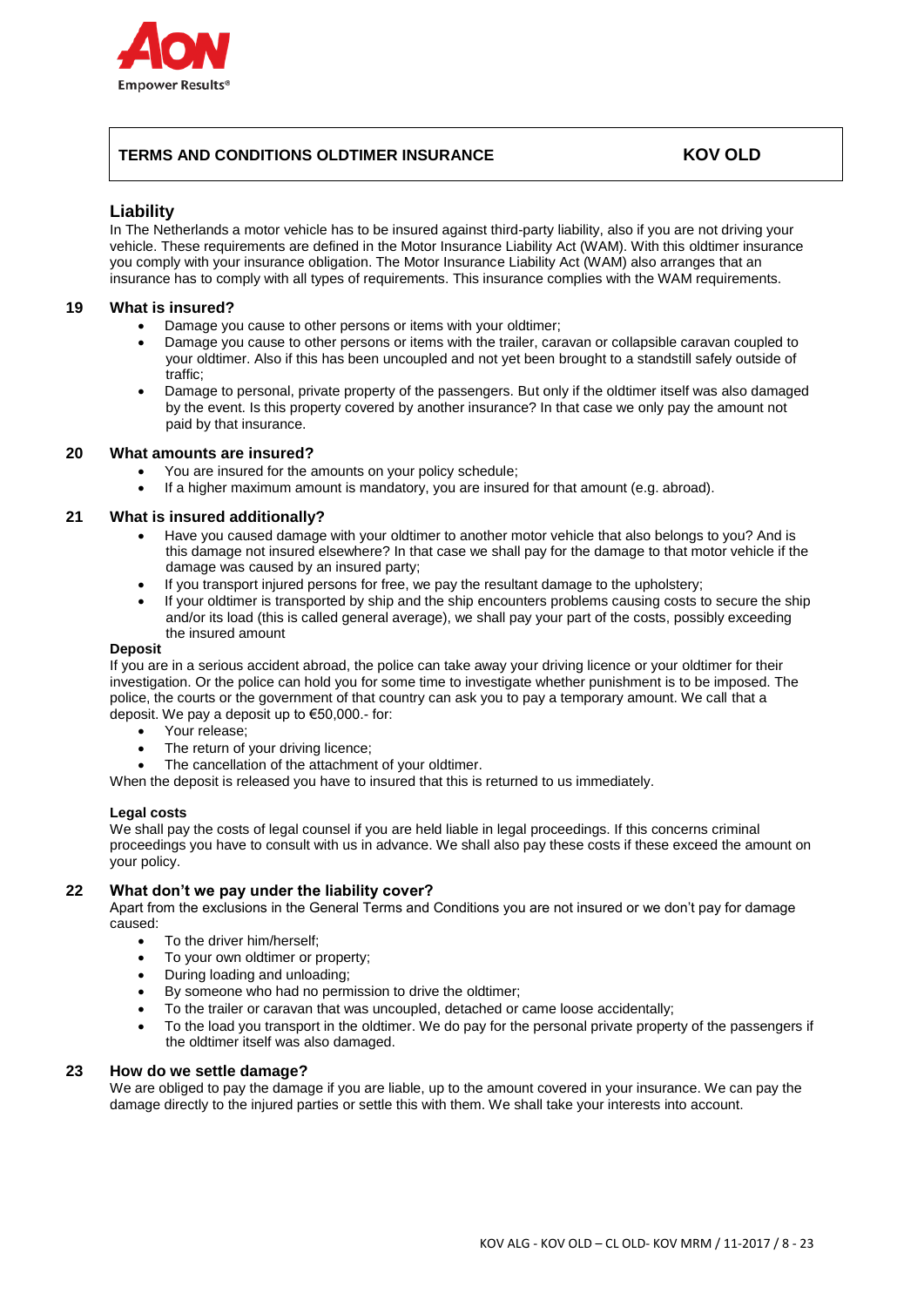

# **Limited Comprehensive and Comprehensive Insurance**

Did you choose a Limited Comprehensive or a Comprehensive Insurance? That will be noted on your policy schedule. In the following we explain what you are insured for and what we will do in case of damage.

# **General**

### **Assessment report**

If you have taken out a Limited Comprehensive or a Comprehensive Insurance an assessment report is required before the start of this coverage. Are you buying another oldtimer for which you also want a Limited Comprehensive or a Comprehensive Insurance? Then again a recent assessment report is required. The assessed value is used for calculating your premium and to calculate damage compensation. Has the validity term expired?

- Then you can start a new assessed period with a new, recent report. The new assessment value is used for calculating your premium and to calculate damage compensation.
- Are you not having your oldtimer reassessed? Then the premium is still based on the old assessment value. If there is damage the compensation will be based on the current value at the time of the damage.

We shall accept reports of no more than 1 year old drawn up by an adjuster registered with the FEHAC (www.fehac.nl), with the VRT foundation [\(www.taxateurs-vrt.nl\)](http://www.taxateurs-vrt.nl/), the NIVRE or the TMV Federation (www.federatie-tmv.nl).

### **24 Who are insured?**

- You, the policyholder who took out the insurance with us, and
- Your surviving dependants.

### **25 How do we assess the loss?**

We can engage an adjuster if we think that is necessary. He will assess the damage to your oldtimer. The adjuster's fees are to our account.

### **26 What if you don't agree with the loss assessment?**

In that case you yourself can engage a loss adjuster. Please inform us. Loss adjusters have to abide by the Code of Conduct for Loss Adjustment Organizations. If they reach the same conclusion, this result is binding to you. If the adjusters cannot agree, they jointly appoint a third adjuster, who will make a binding loss assessment. We shall pay the fees of this third adjuster. We shall also pay the reasonable costs of the adjuster you engaged. .

#### **26.1 Was there previous damage?**

In assessing the loss, we can deduct unrepaired existing damage from the loss amount

### **27 When do we pay in cases of total loss or theft?**

In cases of theft or misappropriation we shall wait at least 30 days after you report the loss before we pay out. In this period your oldtimer can still be found. We only pay if you have transferred the title to us, as well as proof of registration or the registration card and all keys.

In cases of total loss we pay out after:

- You have transferred the remains and the accessories to a party designated by us, and
- After we have received the disassembly certificate and a copy of the warranty against liability.

### **28 What is not covered by the insurance?**

- Anything referred to in the chapter 'What damage do we never pay for ?' (article 11) and damage excluded from third-party cover;
- Damage to your oldtimer due to insufficient maintenance or care of your oldtimer;
- Damage to illegal accessories, such as a radar detector;
- Damage to parts that alter the power or clutch of the oldtimer (tuning);
- Gradual impact (such as wear and tear, weather influence, freezing);
- If the driver:
	- o While driving was under the influence of drugs or if his driving ability was impacted by medicines;
	- o Drank more alcohol than legally permitted to drive a motor vehicle;
	- $\circ$  Refused a breathalyzer or urine or blood test or was banned from driving for a (in) definite period.
		- We shall not invoke this if you can show that this was done outside your knowledge and against your will and that you cannot be blamed for this.
- Loss occurring because your oldtimer is worth less after damage (depreciation);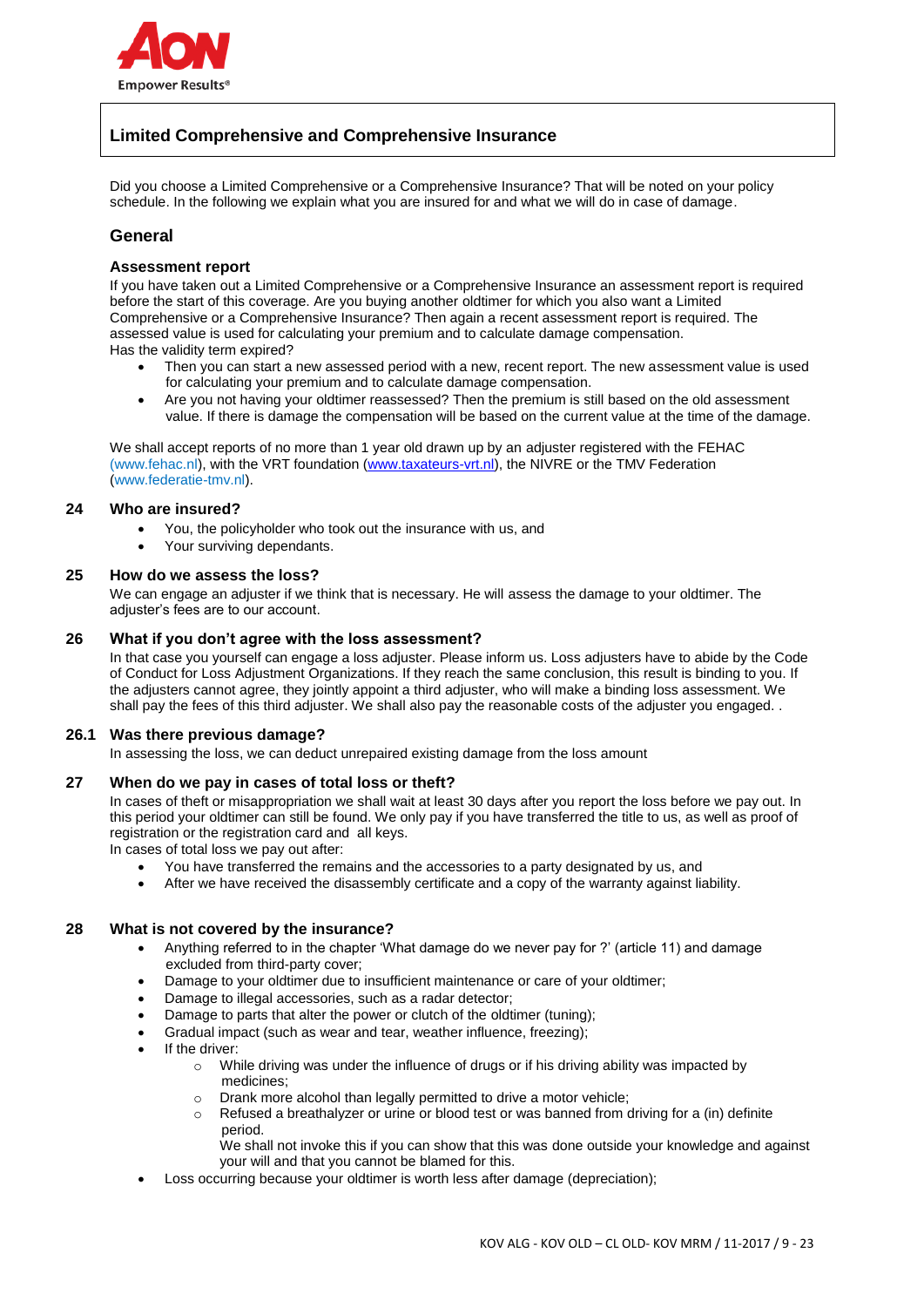

- Loss occurring because you were temporarily unable to use your oldtimer;
- Loss due to (attempted) theft, break-in and joyriding if:
	- Your oldtimer did not have the proper alarm system. Your policy schedule gives the proper alarm system.
		- *If there is damage, on our request you have to show that your oldtimer has a functioning security system, such as by showing a VbV/SCM certificate or purchase invoice. If we require a vehicle tracking system as security you must have taken out (and maintained) a subscription for automatic forwarding to a (private) emergency alarm centre.*
	- Your oldtimer was not properly locked;
	- You left clearly visible valuables in your oldtimer;
	- The keys to the oldtimer were in the oldtimer;
	- The keys to the oldtimer were stolen and you did not replace the lock as soon as possible;
	- Your oldtimer was not locked with an ART4 or 5 certified lock.

# **Limited Comprehensive Insurance**

### **29 What is insured if you chose Limited Comprehensive Insurance?**

The damage to your own oldtimer is insured if caused by:

- Fire, explosion, short-circuit. Also if this is caused by the oldtimer itself;
- Theft, break-in and joyriding or attempts for this;
- Fraud/misappropriation;
- Breaking of or damage to a window or other glass parts, such as for example a glass roof. Damage means cracks, stars and pits;
- Damage to your oldtimer by pieces of broken glass from the oldtimer window or glass roof;
- Storm (wind force 7 or more);
- Lightning strike;
- Hail;
- Natural disasters, such as avalanche or flooding;
- Collision with birds and animals at large and possible consequential damage;
- Transport by boat, train or another means of transport by a professional transporter;
- Tackling or towing by a professional salvor;
- Riots;
- Aircrafts (for example an airplane or a hot-air balloon) or objects falling from aircrafts.

# **Comprehensive Insurance**

### **30 What is insured if you chose Comprehensive Insurance?**

- All damage also covered by the Limited Comprehensive Insurance;
- All sudden and unforeseen damage to the oldimer except if a part of your oldtimer breaks due to an inherent defect or no longer works inherently.

### **31 What do we pay in case of damage and what is your excess if there is damage?**

### **31.1 Can the damage be repaired? (Oldtimer car)**

- you have an exces as agreed and mentioned on your policy
- you have € 135. excess if the damage is insured on the Limited Comprehensive Insurance except for theft, break-in and joyriding or attempts for this and fraud/misappropriation. In those cases we will reduce the payment with the exces mentioned on your policy

### **31.2 Is there window damage?**

We only pay window damage if the window has been actually repaired or replaced.

Can the window be repaired (star)? Then you have:

- no excess if the window is repaired by a window repair shop we selected;
- $\bullet$   $\in$  135. excess if you have the window repaired elsewhere.

Is the window replaced? Then you have excess of:

- $\epsilon$  67.50 if the window is replaced by a window repair shop we selected;
- $\epsilon$  135. excess if you have the window replaced elsewhere.

### **31.2 Can the damage be repaired? (Oldtimer motorcycle)**

In that case we pay the repair costs and deduct the excess.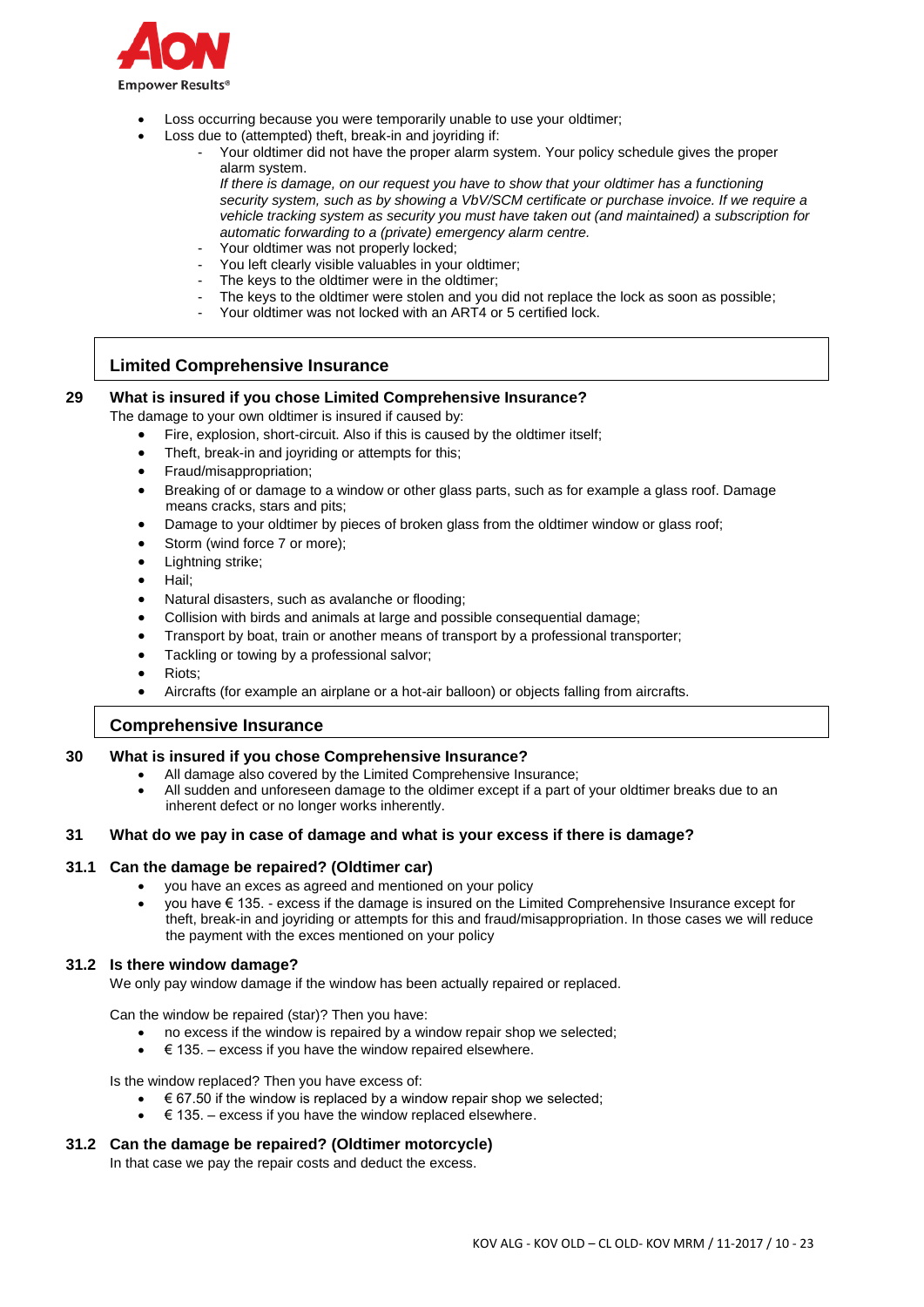

## **31.3 If parts are unobtainable?**

For parts that cannot be obtained (within a reasonable term), we pay the market value of obtainable replacement parts. For parts that are unobtainable, we pay the price of the newly manufactured part to a maximum of the last known price of the part. This shall be assessed by an adjuster we engage.

### **31.4 Excess young people**

Drivers aged 23 or younger always have an additional excess of

- € 67.50 for an oldtimer car or
- $\bullet \quad \in 45.$  for a motorcycle.

This is therefore added to possible other excess.

### **31.5 Other excess**

It is possible that we agreed another excess with you. This will be on your policy schedule

### **32 Is your oldtimer total loss?**

## **32.1 How do we determine the value of your oldtimer? (assessment report)**

We determine the value of your oldtimer according to the following schedule

| Time of the loss                                                                                         | Value of your oldtimer and what do we pay out                                                               |
|----------------------------------------------------------------------------------------------------------|-------------------------------------------------------------------------------------------------------------|
| 1 <sup>st</sup> through 36 <sup>th</sup> month after date of<br>assessment report                        | The assessment value of the oldtimer minus the value of the remains,<br>to no more than the insured amount. |
| After the $36th$ month after the date of<br>the assessment report or if there is no<br>assessment report | Current value of your oldtimer minus the value of the remains, to no<br>more than the insured amount.       |

**Please note!** *Do you want us to keep calculating the damage compensation based on an assessment report? Then you have to have your oldtimer assessed every 36 months by an adjuster approved by us. The assessment costs are to your account.*

### **32.2 What are the arrangements in case of total loss?**

If your oldtimer can no longer be repaired, we compensate the value as stated in the above schedule. We never pay more than the insured value. The value of the remains and excess are deducted from the payment. The payment for the remains is paid to you directly by the disassembly company.

#### **32.3 Has your oldtimer been stolen?**

In that case we pay the value as stated in the above schedule.

#### **33 How are your accessories insured?**

For accessories that are not part of the standard equipment of your oldtimer we pay above the insured amount to no more than € 500.-.

#### **What do we pay for electronic accessories?**

- For built-in equipment that
	- o Is part of the standard equipment, we pay the replacement amount;
	- $\circ$  Is not part of the standard equipment and is not additionally co-insured we pay no more than € 450.-
- For portable electronic equipment and stereo equipment we pay no more than  $\epsilon$  250.- for each event, for all equipment combined;
- For separate navigation systems we pay no more than  $\epsilon$  500.- for each event.

We only pay in case of theft if the loose parts were stored out of sight.

### **34 What is insured additionally?**

- We pay the reasonable costs you incurred to prevent or limit damage for a covered damage;
- We also pay the reasonable costs of emergency repairs, storage, security or transport by our Emergency Service.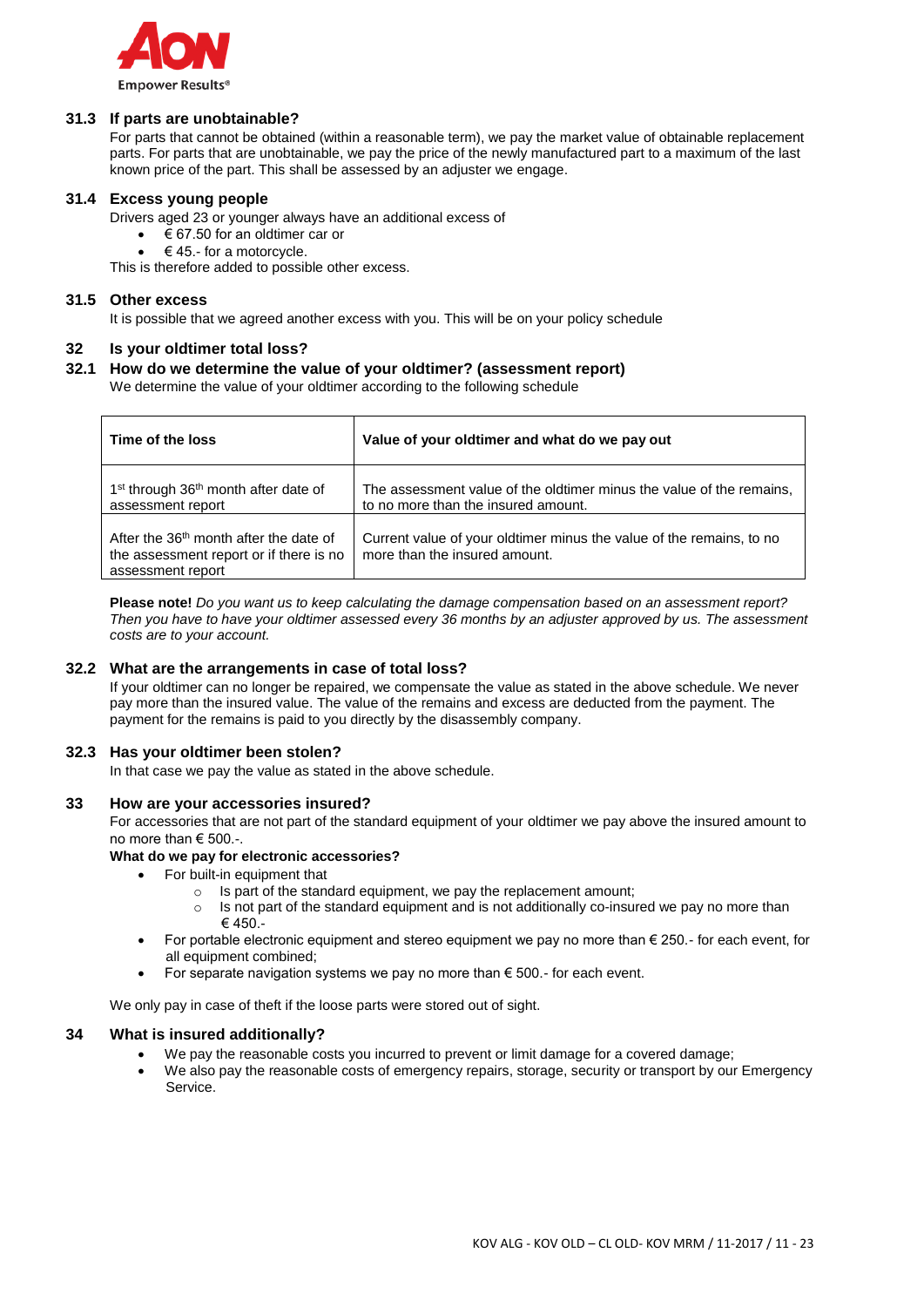

# **Emergency Assistance**

## **Please note: You always have to arrange the assistance through our Emergency Service**

#### **1 What assistance is available if you cannot drive on after an accident?**

Are you prevented from driving on due to a traffic accident in The Netherlands? Or is your oldtimer severely damaged by fire or another cause and are you unable to continue driving? We will help you, no matter what insurance you have, so also if it's only third-party insurance.

Is the total weight (carrying capacity and unladen weight) of the oldtimer more than 5,000 kg? The transport costs in that case shall be no more than  $\epsilon$  2,500.-.

### **In The Netherlands**

We always ensure the transport of the driver and the passengers to an address in The Netherlands. You can choose the address. Your oldtimer will also be transported to an address in The Netherlands chosen by you.

### **Abroad**

We will ensure the transport, storage and garaging of your vehicle (also possible trailer or sidecar):

- To the nearest repair shop for repairs or damage assessment;
- To The Netherlands if the damage cannot be repaired within four workdays in such a way that it is safe for you to drive on. If the transport of the oldtimer costs more than the value of the oldtimer, we do not pay the transport costs. In that case you can leave your oldtimer abroad and we shall cover those costs. We also pay the costs of the journey back to The Netherlands for the driver and the passengers by train (2<sup>nd</sup> class ticket) and the costs of a taxi to and from the nearest station.

### **2 Additional assistance for full comprehensive insurance abroad**

You will receive this assistance if you have taken out full Comprehensive Insurance Abroad with us.

#### **2.1 Do you have a breakdown (mechanical failure) abroad?**

We will ensure for you, your passengers and the vehicle, the transport, storage and garaging of your vehicle (also possible trailer or sidecar):

- To the nearest repair shop for repairs or damage assessment;
- To The Netherlands if the damage cannot be repaired within four workdays in such a way that it is safe for you to drive on.

We also ensure:

 Assistance in leaving/destroying the remains if the costs of transport to The Netherlands are higher than the costs of the wreck. We also arrange the return of the luggage when you return home.

We pay the costs:

- Of the journey back to The Netherlands for the driver and the passengers by train ( $2<sup>nd</sup>$  class ticket) and the costs of a taxi to and from the nearest station;
	- Of emergency roadside assistance to €125.- for each event.
- We assist in ordering and sending spare parts required to make your camper roadworthy again.

### **2.2 Is the driver or a passenger unable to drive back to The Netherlands due to a traffic accident?**

And no other passenger can drive the oldtimer? We will ensure the transport, storage and garaging of your vehicle (also possible trailer or sidecar). We also pay the costs of the journey back to The Netherlands for the driver and the passengers by train  $(2^{nd}$  class ticket) and the costs of a taxi to and from the nearest station.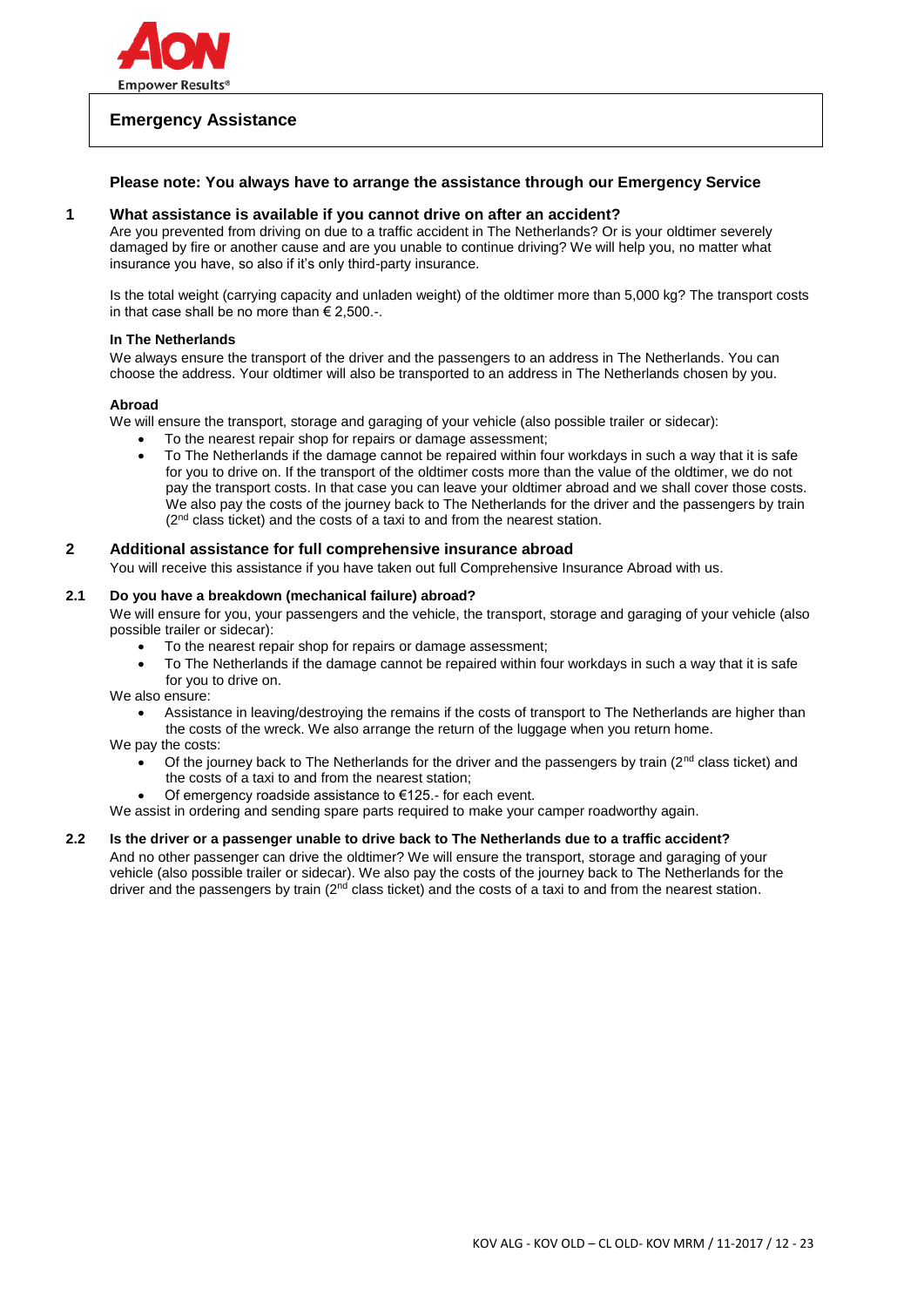

# **Passenger Insurance**

This coverage applies if you have chosen this and it is on your policy schedule.

### **1 What is insured?**

The damage to the persons and items in your oldtimer due to a traffic accident. Also when getting in or out of the oldtimer and on the road immediately outside the oldtimer, such as in case of breakdown or at a petrol station.

### **2 What do we pay?**

We pay no more than the amount you have chosen listed on your policy schedule. This is also the amount for each event for all insured parties jointly. Are more insured parties entitled to payment? And does the total amount of all claims exceed the insured amount? In that case we pay each insured party an amount in proportion to the maximum insured amount.

#### **No seatbelt?**

Did the driver or the passengers fail to wear a seatbelt (oldtimer car)? In that case the party causing the damage who did not wear a seatbelt will be paid 75% of the damage amount.

### **3 Is this damage also covered by the third- party insurance?**

In that case we shall handle the damage under the third-party insurance.

### **4 What is not insured?**

- If an exclusion to the oldtimer insurance applied;
- Damage to the oldtimer itself and the connected trailer;
- Damage insured by another insurance;
- If the driver:
	- o While driving was under the influence of drugs or if his driving ability was impacted by medicines;
	- o Drank more alcohol than legally permitted to drive a motor vehicle;
	- $\circ$  Refused a breathalyzer or urine or blood test or was banned from driving for a (in) definite period.

We shall not invoke this if you can show that this was done outside your knowledge and against your will and that you cannot be blamed for this.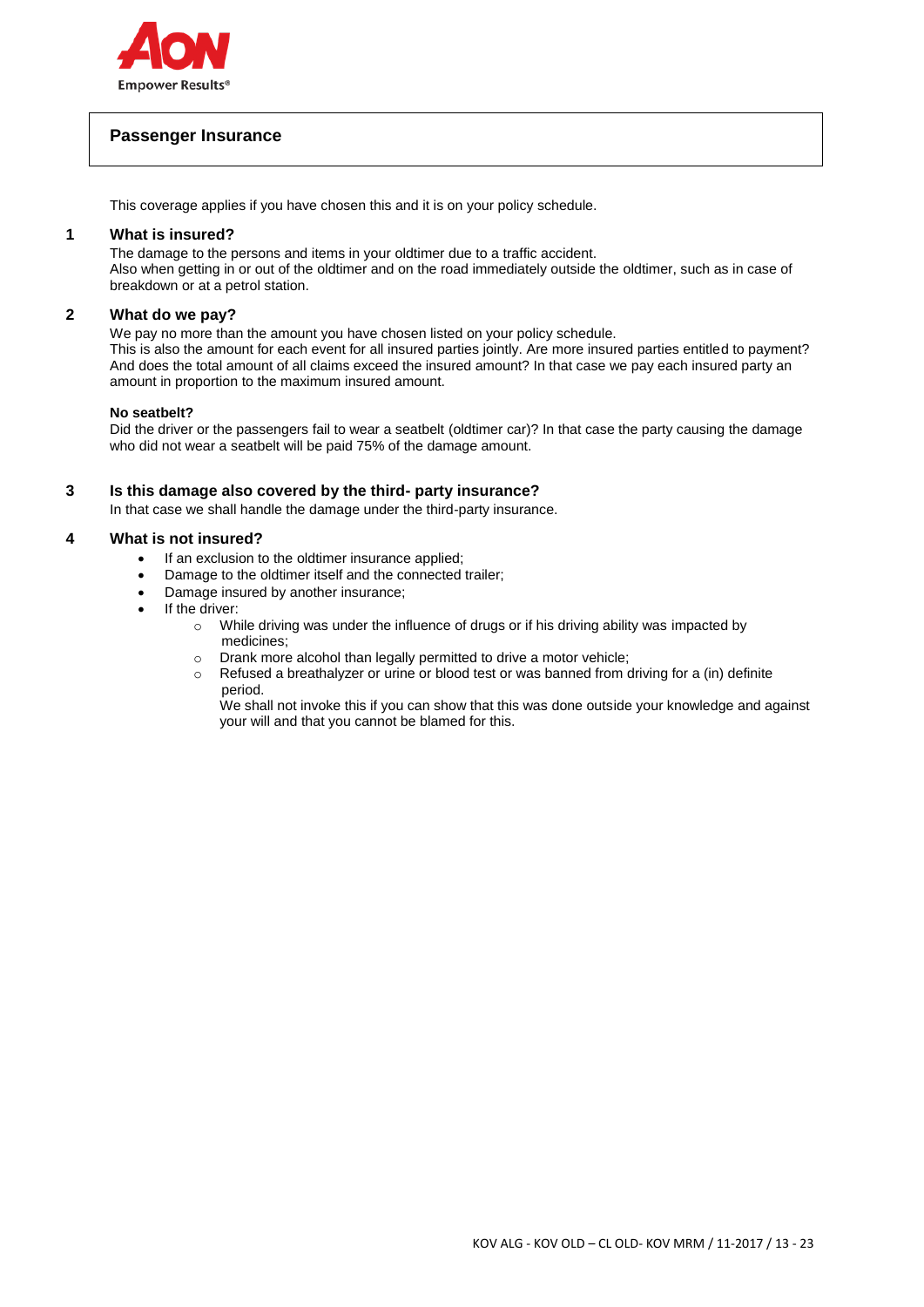

# **Clauses Oldtimer Insurance CL OLD**

Your terms and conditions state the insurance rules. These rules are altered or supplemented by clauses. The rules in these clauses always take priority over the rules in the terms and conditions. Your policy schedule informs you whether a clause applies to you. In the following the text of the clauses.

### **MP001 Theft protection**

The policy schedule states what protective measures against theft we require from you. We only pay out in cases of theft, joyriding or break-in if you have taken those measures. These measures are:

- 1. Your motor vehicle has a SCM/VbV certified system; and
- 2. The system was installed by a SCM/VbV certified company; and
- 3. The system is maintained and checked by a SCM/VbV certified company.

Or if this is a certified system installed by the manufacturer or importer. The system is then checked and maintained according to their requirements.

If we require a vehicle tracking and tracing system (Track & Tracing) as a security measure, you will have to take out a subscription with a private security firm.

You will have to show us the certificates and maintenance bills on our request.

### **MP002 Cabriolet hood**

Does your car have a linen hood or a hood of another soft material? (so no hardtop). In that case you have an excess of €450.- for each event for damage caused by theft, break-in, joyriding, fire and vandalism. If you have a higher excess and this listed on your policy schedule, this higher excess will apply.

### **P009 Alcohol**

We do not insure the driver (on the policy schedule) for damage caused while he was driving under the influence of alcohol, drugs, medicine, or if the driver refuses a urine test or breathalyzer or was banned from driving from an (in) definite period.

#### **MP010 Night clause**

You or the driver have to safely garage the oldtimer at night, between 10 PM and 8 AM. In any case if the insured vehicle is within a radius of 1 km from the residential address. The vehicle then has to be in a garage or space that is properly locked and not publicly accessible. We only pay for damage to the vehicle by break-in or theft if there is damage caused by forcible entry.

## **MP011**

We do not pay for damage caused by theft or joyriding. We do pay if you have ;

- locked your motorcycle with an ART lock category 4 or 5; and
- have secured your motorcycle with a built-in and turned on VbV-SCM certified theft protection system.

You have to show us the purchase invoice of the locks and the original keys of the ART lock and the purchase or maintenance invoice of the theft protection system.

### **MP015 Excess theft/break-in**

This excess is for damage caused by theft, misappropriation, break-in or joyriding to the oldtimer or parts of the oldtimer, also if the perpetrators did not succeed in taking the oldtimer.

#### **MP020 Exclusion theft coverage**

We do not pay for damage caused by theft, misappropriation, break-in or joyriding to the oldtimer or parts of the oldtimer, also if the perpetrators did not succeed in taking the oldtimer .

### **MP021 Age of the driver**

We do not pay if the driver is younger than 24.

If we do have to pay damage, e.g. under the law, we shall recover all damage from you.

We shall not invoke this if you can show that this was done outside your knowledge and against your will and that you cannot be blamed for this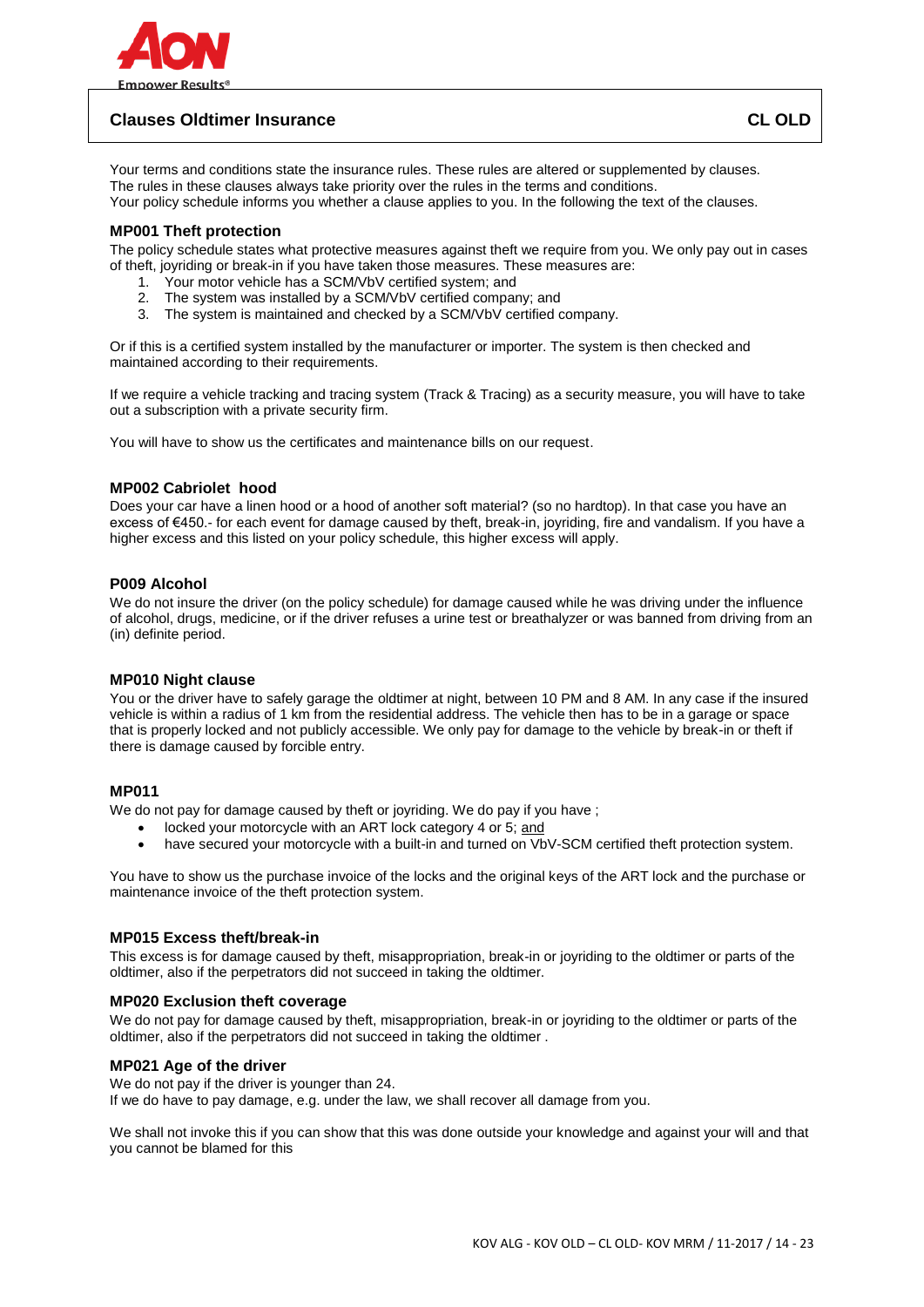

# **MP040 Theft protection Motorcycle (including anchoring)**

**1.** We only pay for damage by theft or joyriding if at the time of the event the motorcycle;

- is locked with a certified ART lock category 4 or 5; and
	- Is secured with a built-in and turned on VbV-SCM certified theft protection system, the system is built in and maintained by a VbV-SCM certified company and is checked and maintained according to the VbV-SCM certified rules. On our request you have the certificates and maintenance invoices

**2.** You or the driver have to garage the motorcycle safely during the night, from 10 PM to 8 AM. In any case if the motorcycle is within a 2-kilometer radius from the residential home. In that case the motorcycle has to be garaged in a garage or space that is properly locked and not accessible to the public. The motorcycle also has to be anchored to a ground pole or wall anchor with an ART 4-5 certified lock. We only pay for damage due to break-in or theft of the motorcycle if there is damage caused by forcible entry.

### **MP047 Coverage one driver**

We only pay for damage if the oldtimer is driven by the driver on the policy schedule.

### **MP075 Increased excess driver Comprehensive Insurance**

You have an excess of 10% of the damage amount, at least €1000.-, if:

- The driver was not yet 30 years old;
- The driver had a driving licence for a starting driver.

This excess does not apply to damage covered on Limited Comprehensive Insurance.

### **MP083 Theft protection Motorcycle with ART lock**

We do not pay for damage caused by theft or joyriding. We do pay if you have locked your motorcycle with an ART lock category 4 or 5. You have to show us the purchase invoice of the locks and the original keys of the ART lock.

### **MP084 Mechanical theft protection**

We do not pay damage due to theft or joyriding, unless you secured your oldtimer with a mechanical theft protection system. This system has to be approved by the SCM /VbV. You have to show us the security certificate and the original keys of the security system.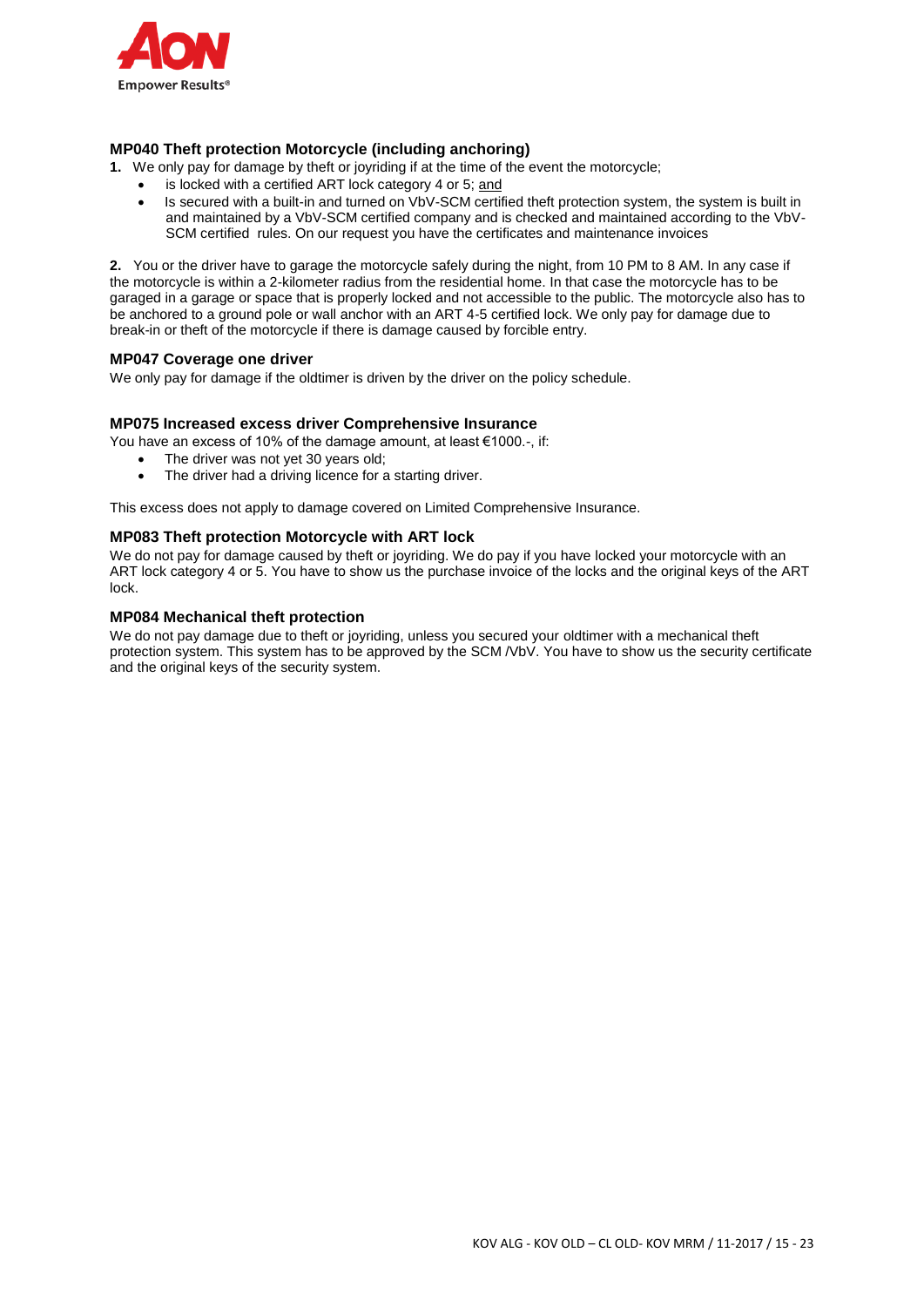

# **TERMS AND CONDITIONS LEGAL ASSISTANCE MOTOR VEHICLES KOV MRM**

#### **1 General**

- 1.1 Information
- 1.2 What terms and conditions apply?
- 1.3 What do we mean by...?

### **2 Insurance**

- 2.1 Who is insured?
- 2.2 When are you insured?<br>2.3 Where are you insured?
- Where are you insured?
- 2.4 What is the minimum amount?
- 2.5 Event within the insurance term<br>2.6 What do you do if you think you
- 2.6 What do you do if you think you require legal assistance when applying for insurance?
- 2.7 Not yet a dispute but you need advice?
- 2.8 Which costs are insured?
- 2.9 Which costs are also compensated?<br>2.10 What is not insured?
- 2.10 What is not insured?<br>2.11 In which cases do yo
- In which cases do you not receive legal assistance?

### **3 Legal assistance**

- 3.1 What does the insurer expect from you if you are involved in a dispute?
- 3.2 What can you expect from your insurer?
- 3.3 Reasonable chance of success
- 3.4 Proportion between interest and costs
- 3.5 Handling your case

### **4 Other items**

- 4.1 What if you don't agree with how your dispute is handled?
- 4.2 What happens if the counterparty also has assistance from the insurer?
- 4.3 What happens in cases of partial coverage or if there are more interested parties?
- 4.4 A foreign government demands a deposit from you<br>4.5 Adapting the premium and the terms and conditions
- Adapting the premium and the terms and conditions
- 4.6 Do you think a mistake was made in handling your dispute?

### **1 General**

#### **1.1 Information**

### **1.1.1 Do you want legal advice or submit a request for legal assistance?**

Do you have a dispute? Please contact the legal advice desk of you legal expenses insurer as soon as possible.

Immediately send the documents relating to the dispute. If you report the dispute on the website, scan in the documents and enclose these as appendix. Always give your policy number.

#### **1.1.2 You always get assistance, even if a dispute is not insured!**

The legal advice desk always gives free advice or assistance to solve your problem yourself, even if the dispute is not insured. Do you prefer someone handling the case who communicates and acts on your behalf (inside or outside legal action)? You can then transfer your case to the insurer for very competitive rates.

#### **1.2 What terms and conditions apply?**

The basis for your insurance are the Special Terms and Conditions, the clauses on your policy schedule and the General Terms and Conditions..

### **1.3 What do we mean by...?**

#### **Legal advice desk**

The general intake and advice desk that provides (preventive) legal advice and supports you in reporting your dispute and possibly offers further legal support.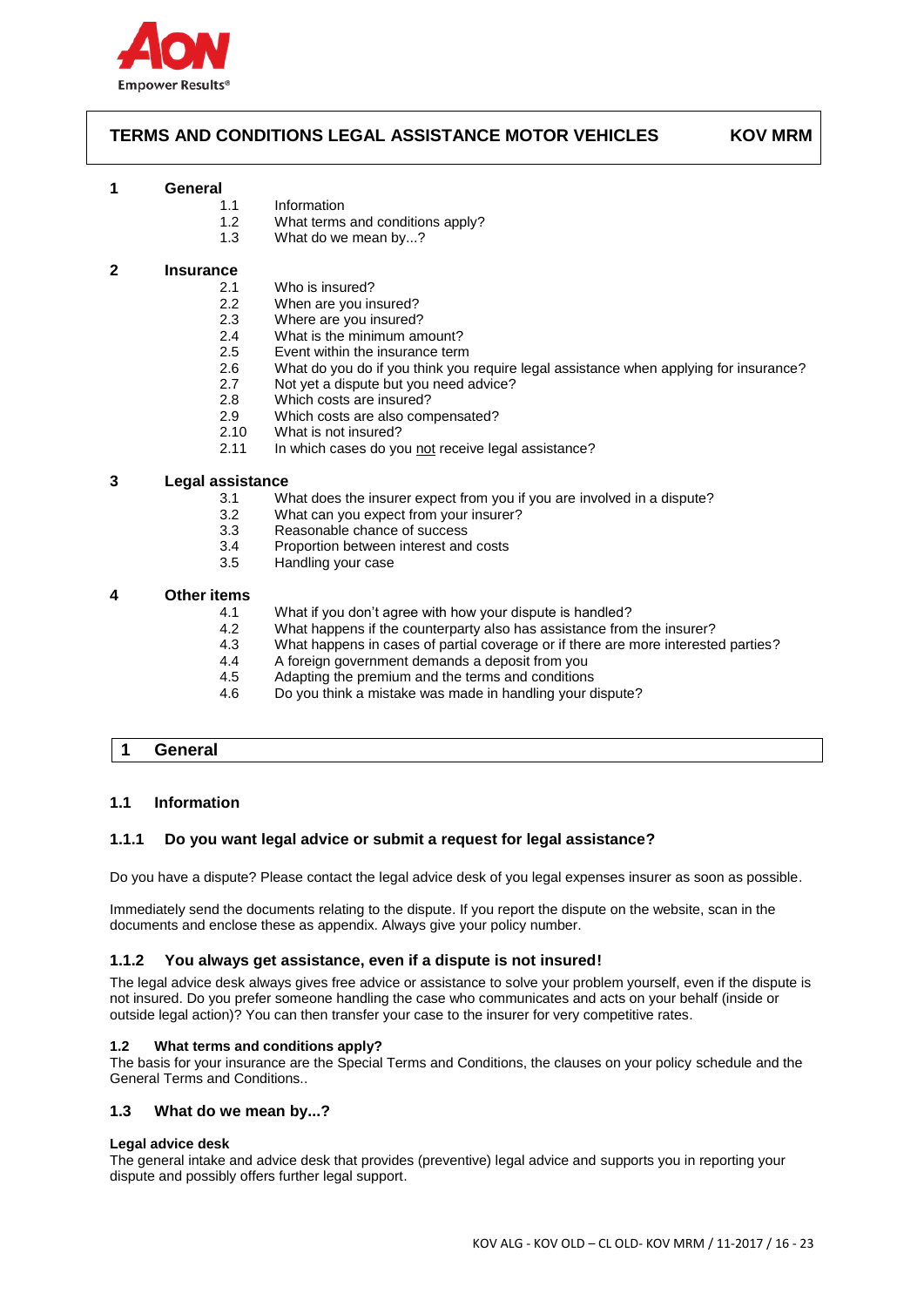

#### **Motor vehicle**

- a. The vehicle on your policy schedule including the parts and tools belonging to the standard equipment;
- b. The thereto attached caravan or trailer;
- c. A replacement or equivalent motor vehicle that you use if the insured motor vehicle is not available due to repairs, revision or maintenance.

### **Legal assistance**

Your legal expenses insurer offers legal assistance. This assistance is provided by the legal specialists employed by the legal expenses insurer.

Your legal specialist:

- a. Advises you about your legal position and your legal possibilities;
- b. Acts for you and on your behalf and assists you if you have a dispute with another party. He also defends you against claims by this party;
- c. Drafts an application or an objection if the case goes to court. And then defends the application or objection in court;
- d. Engages a lawyer on your behalf if you need him to support you in court;
- e. Pays the costs of the legal assistance or advances these costs;
- f. Ensures that the counterparty complies with the court rulings in this case.

### **(Legal expenses) Insurer**

The insurer on your policy schedule who is charged with the execution: granting legal assistance and paying the expenses. In these conditions both the terms 'legal expenses insurer' and 'insurer' are used.

### **Insured parties**

- a. You, the policyholder;
- b. The authorized driver or passenger of the insured motor vehicle;
- c. The surviving dependants of the aforementioned persons. But only those surviving dependants for which you have a duty of support. They will receive legal assistance if the decease is connected to an insured event, but only for claims for providing the cost of living.

The co-insured persons have the same rights and obligations as you do under this legal assistance insurance.

# **2 Insurance**

# **2.1 Who is insured?**

The insured parties.

In these terms and conditions all insured parties are addressed as 'you'.

### **2.2 When are you insured?**

You are insured if you :

- a. Participate in traffic with the insured motor vehicle;
- b. Are involved, as the owner of the insured motor vehicle, in a dispute concerning, for example, the purchase and sale, insurance or repairs of your motor vehicle.

### **2.3 Where are you insured?**

- a. You are insured in the whole world for:
	- Recovering a loss;
	- Criminal cases.
- b. In all countries in which the International Motor Vehicle Certificate (the green card) applies, you are insured for:
	- Disputes about repairing and towing the insured vehicle;
	- Disputes from the transport agreement.
- c. In all other cases the territorial scope of the insurance is Europe.

You are insured if your case can be submitted to a court of one of the countries of the territorial scope and the law of that country applies.

### **2.4 What is the minimal interest?**

If you have a dispute about a contract you concluded with another party, you will only receive legal assistance if your interest is at least € 175.-.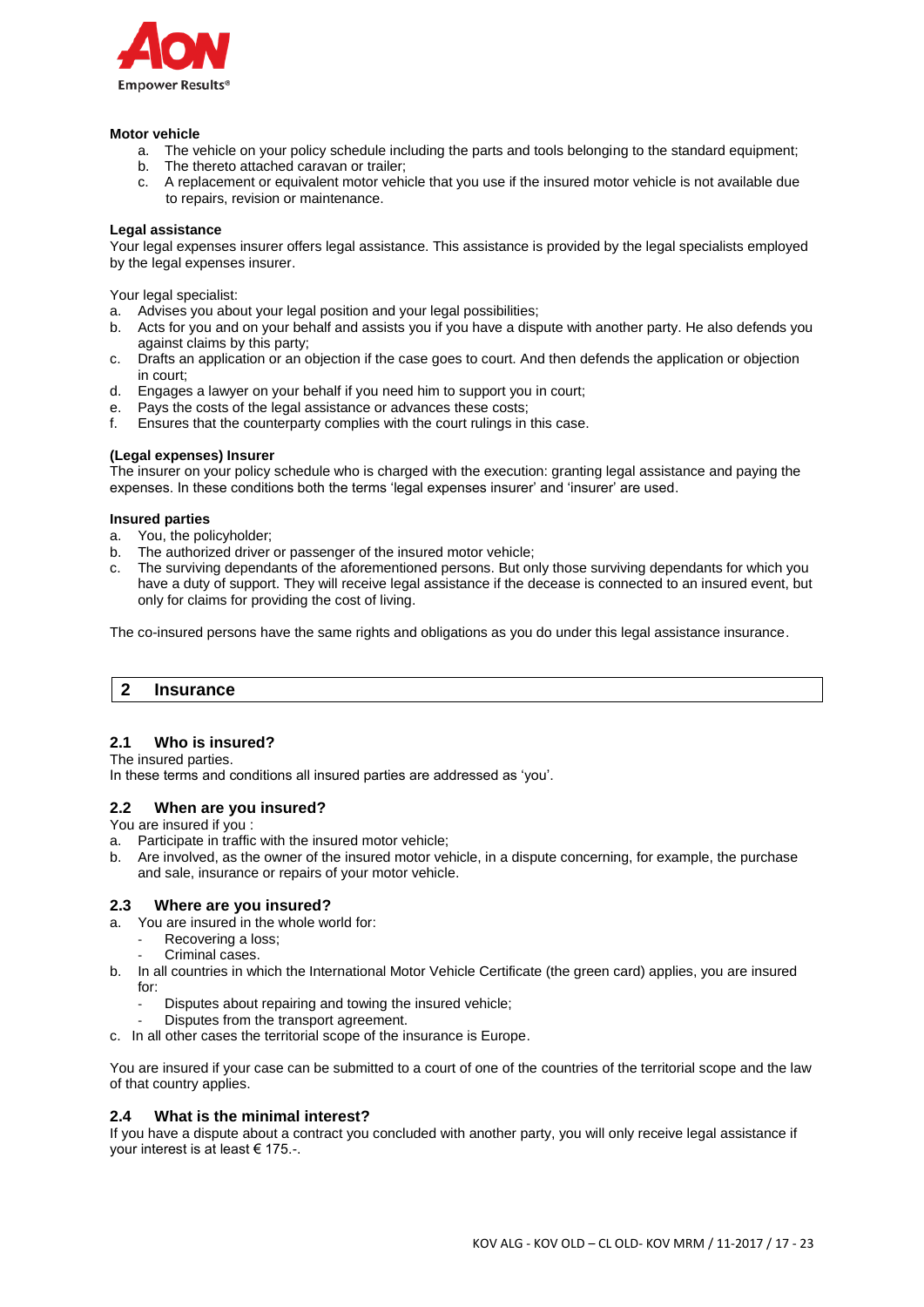

## **2.5 Event within the insurance term**

You will receive legal assistance if you are insured at the time that the dispute started. The facts that led directly to this dispute also have had to occur within the insurance term. You have to submit your request for assistance during the insurance term.

## **2.6 What do you do if you think you require legal assistance when applying for insurance?**

You will only receive assistance if, at the time that you took out the insurance, you did not know (or could have known) that you would require legal assistance. In cases of doubt you have to show that you did not know (or could not have known) this.

## **2.7 Not yet a dispute but you need advice?**

Do you think you will be in a dispute for which you require legal assistance? And does this concern something covered by the insurance? You can ask the insurer for advice by telephone.

### **2.8 Which costs are insured?**

- **2 2.1 2.2 2.3 2.4 2.5 2.6 2.7**
- **2.8**

### **2.8.1 Internal costs**

The costs for the legal assistance by experts employed by the insurer are internal costs. These are integrally paid by the insurer, also if the insurer's experts assist you in legal or administrative proceedings.

# **2.8.2 External costs**

The insurer also pays additional costs considered necessary by the insurer for the legal assistance in your dispute. These are external costs. The costs have to be reasonable and necessary and the insurer never pays more than the following maximum amounts.

The external costs are paid as follows:

- a. Unlimited, within Europe or one of the non-European countries on the Mediterranean, if this concerns:
	- Recovering damage occurring in traffic;
	- Criminal cases.
- b. To no more than € 10,000.- if the event took place outside Europe or one of the non-European countries on the Mediterranean;
- c. To no more than  $\epsilon$  60,000.- for all other events within Europe or one of the non-European countries on the Mediterranean.

### **2.8.3 Legal or administrative proceedings**

For some proceedings there is maximum compensation for each proceeding, as part of the external cost maximum. This concerns legal or administrative proceedings for which there is no mandatory legal representation and for which an external legal assistance provider was engaged on your request.

The insurer pays, as part of the external cost maximum, the handling costs (fee, including office and other expenses) by this external legal assistance provider in these proceedings to no more than € 5,000.- for each proceeding.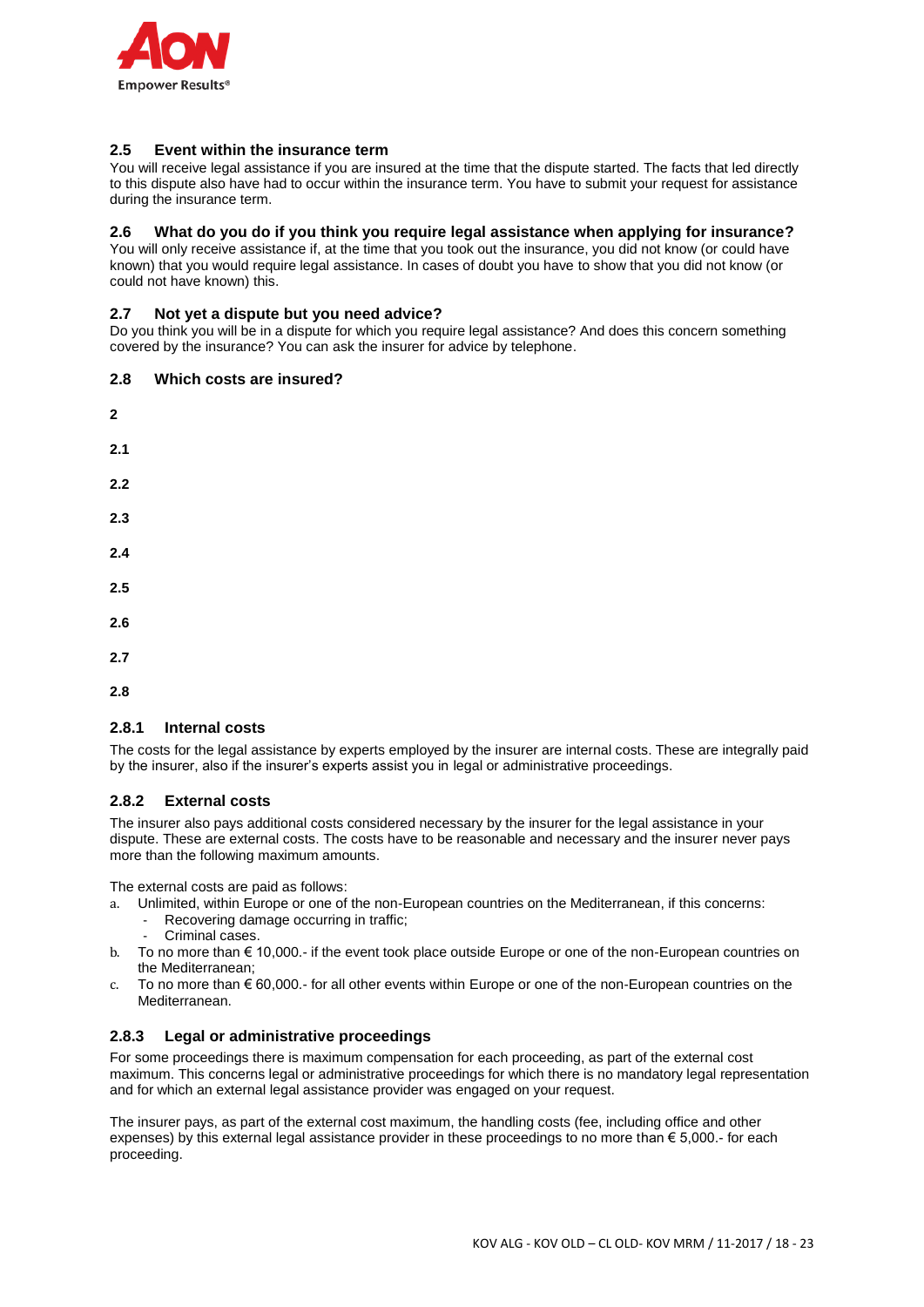

This amount is excluding VAT. If you cannot set off VAT, the insurer also pays the VAT over no more than this amount.

Your excess is €250.-. This does not apply if you are required, under the legislation and regulations, to engage a lawyer (mandatory legal representation).

### **2.9 Which other costs are paid?**

Other costs paid by the insurer are:

- a. Court fees;
- b. Fee of a professional and independent mediator who was engaged by the insurer for you. Only your part of the fee is paid, not the part of the counterparty;
- c. Fees of external experts engaged by the insurer to provide evidence or determine the cause or the amount of the loss;
- d. Costs of witnesses and experts called by the court, but only if the court allocated these costs to you;
- e. Legal expenses of the counterparty, if the court has ordered you to pay this;
- f. Your travelling and accommodation expenses if these are necessary, in the opinion of the insurer, in a dispute in which you are assisted by the insurer and you have to appear in a foreign court;
- g. Costs of court bailiffs;
- h. Costs incurred by you to execute a court ruling (to no later than five years after the ruling).

Did another party cause damage to you? And is it likely that he or she is unlikely to be able to compensate the damage for at least three years? In such a case the insurer will compensated a maximum of € 12,500.-. In such a case it has to be established that you are entitled to this compensation and cannot be compensated for the damage in any other way.

## **2.10 What is not insured?**

The following costs are to your own account:

- a. Costs incurred by the counterparty to recover a claim from you;
- b. Costs that can be compensated in another way. The Legal Aid Act is not included in this assessment;
- c. The VAT, if you can set this off;
- d. A fine, monetary or other penalty imposed on you;
- e. The external costs exceeding the maximum amount.

### **2.11 In which cases do you not receive legal assistance?**

- a. If you report the dispute at such a late date that handling the case has become notably more difficult or expensive for the insurer. The insurer can also cease the assistance if you prejudice this in any other way, for instance by providing intentionally false or incomplete information;
- b. If you have instructed another party to handle the case without the approval of the insurer;
- c. If you are involved in a criminal case in which you intentionally broke the law or in which you are accused of intentionally committing a crime. If it is shown at the conclusion of the criminal case that you did not act intentionally or consciously, the insurer shall then pay the costs incurred by you in that criminal case to no more than the cost maximum. These costs have to be necessary and reasonable;
- d. If you have been driving a vehicle without a licence. This exclusion does not apply in a criminal case if the prosecution does not concern driving without a licence or if you did not know or could not have known that the driver did not have a licence;
- e. In a dispute about the purchase of second-hand motor vehicles without a BOVAG guarantee or a guarantee by an official dealer;
- f. If a vehicle is operated for a business for example by leasing the vehicle or using it as a taxi or driving school car;
- g. You intentionally caused damage and the requirement for legal assistance is an intended or predictable consequence of your actions or negligence;
- h. If this concerns a dispute in which you were originally not a party, but now are, for example if the dispute is transferred to you, or by deposit, recovery or inheritance;
- i. If there is a dispute between you and the insurer about the interpretation and/or execution of this legal assistance agreement.

# **3 Legal assistance**

### **3.1 What does the insurer expect from you if you are involved in a dispute?**

Do you need legal assistance and do you want to use your insurance? Then you have to contact the insurer as soon as possible. This enables the insurer to help you in the best way and also prevents the dispute from becoming larger or more complicated.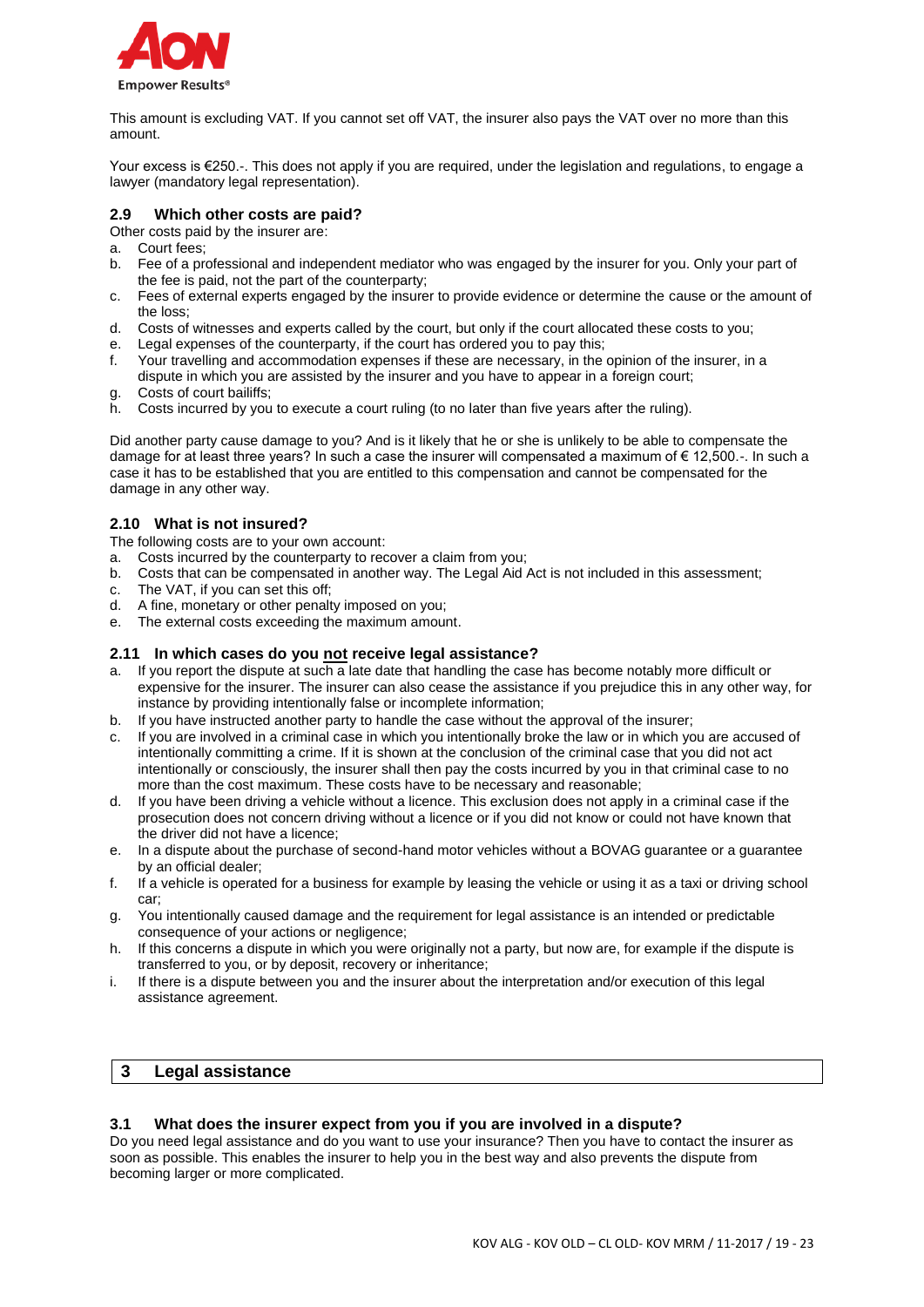

You also have to enable the insurer to try and resolve the dispute with the counterparty without entering into proceedings and attempt to reach an amicable settlement. You have to cooperate with this in all reasonableness.

Also, the insurer expects you to properly cooperate with your legal specialist and/or the external expert who has been engaged and who is working on your case. This means that you:

- a. Clearly describe the dispute and state what you want to achieve;
- b. Provide all the relevant information and documents. You have to provide correct information;
- c. Give permission that the insurer can receive information about your case from an external expert (such as lawyers and doctors) or can inspect this information;
- d. Show the scope of the dispute and your (financial) interest in the case, if the insurer requests this. This can be done with a report by the external expert. This report should state who caused the dispute, what occasioned the dispute and what the financial consequences are for you. Does the report clearly show that you are involved in a dispute? Then the insurer shall pay the reasonable costs of the external expert you engaged. Does the report not show this? Then you have to pay the costs yourself;
- e. Cooperate in a request to act as a civil party in a criminal case;
- f. Cooperate to recover the costs of legal assistance from another party;
- g. Act correctly towards the counterparty, the insurer's employees and other persons engaged by the insurer;
- h. Do nothing that can have a negative effect on the legal assistance or the interests of the insurer. For example you cannot take any actions that would unnecessarily increase the efforts or the costs of the insurer in your dispute.

### **3.2 What can you expect from the insurer?**

- a. The legal specialists provide expert legal assistance:
- b. The legal specialists abide by the Code of Conduct for Legal Assistance of the insurer;
- c. The insurer is a member of the Dutch Association of Insurers and abides by the Code of Conduct for Insurers;
- d. The insurer also abides by the Quality Code of the Dutch Association of Insurers;
- e. The insurer deals with the case proactively and as soon as possible for you.

### **3.3 Reasonable chance of success**

Is it the opinion of the insurer that there is no reasonable chance anymore that the case will be successful for you? Then the insurer can cease the assistance.

### **3.4 Proportion interest and costs**

The insurer can also pay you a certain amount instead of providing assistance. The insurer shall only do this if the costs of the assistance would be higher than the amount you can acquire from the counterparty. In that case the insurer pays the amount you would have received from the counterparty.

#### **3.5 Handling your case**

**3 3.1 3.2 3.3**

**3.4**

**3.5**

### **3.5.1 Handling by an expert**

The starting point is that one of the expert staff members of the insurer provides the legal assistance. This staff member shall act on your behalf towards the persons and organizations involved and negotiates with the counterparty for you. If necessary he will institute legal proceedings. It is important for the insurer that he can assess and handle your case himself as soon as possible.

### **3.5.2 Engaging external experts**

If necessary in the opinion of the insurer, he can engage an external expert not employed by the insurer, such as a legal assistance provider or an adjuster. In this case this external expert can provide (part of) the legal assistance. Only the insurer can engage this expert, not you yourself.

### **3.5.3 Choosing a legal assistance provider yourself**

If it is necessary to conduct legal or administrative proceedings on your behalf, you can choose a legal assistance provider yourself. In many cases the legal expert employed by the insurer can conduct these proceedings for you, but if you wish you can also choose a legal assistance provider not employed by the insurer, for example a lawyer. We call this an external legal assistance provider.

You can also choose a legal assistance provider yourself if the party that you are in conflict is receives legal assistance from the insurer.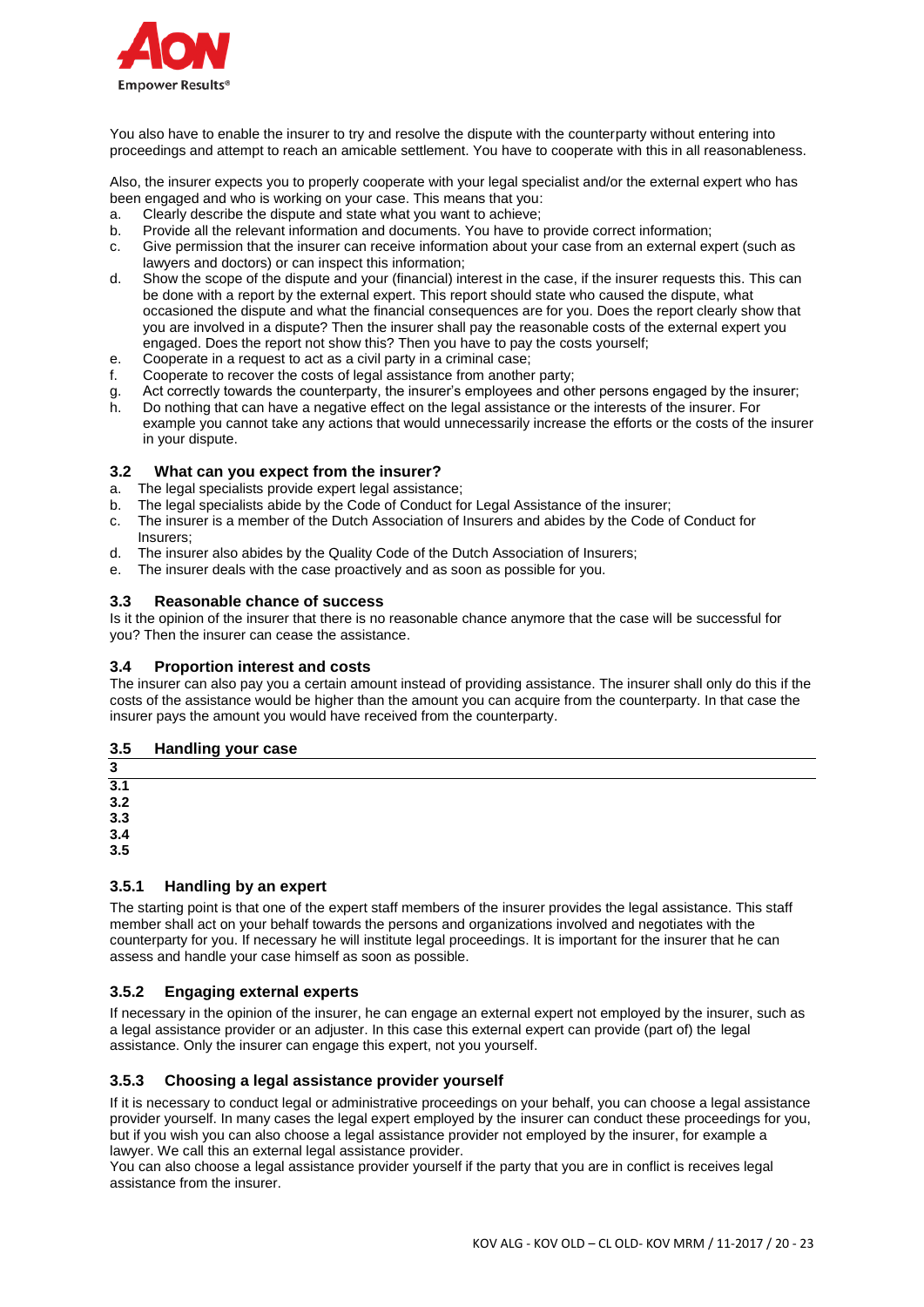

# **3.5.4 Rules for engaging external experts**

- a. The insurer decides whether it is necessary to engage an external expert in handling your conflict;
- b. The insurer always consults with you first before instructing an external expert;
- c. You cannot instruct an external expert yourself. The insurer always instructs the external expert on your behalf. You hereby automatically grant permission to the insurer for this by taking out this insurance. You cannot withdraw this permission;
- d. Do you want to change external experts during the handling of your dispute? The insurer does not have to allow that. The insurer also does not have to instruct more than one external expert in the same dispute;
- e. Has an expert been engaged who is not employed by the insurer? In that case the role of the insurer is limited to paying that expert's fees under the policy conditions of this insurance. The insurer is then no longer involved in the substance of the handling of your dispute. The insurer is not liable for any errors made by this external expert;
- f. If you have to be represented by a lawyer before a Dutch court, that lawyer has to be registered in The Netherlands or have a firm in The Netherlands;
- g. If the case is pending before a foreign court, the lawyer has to be registered in that country.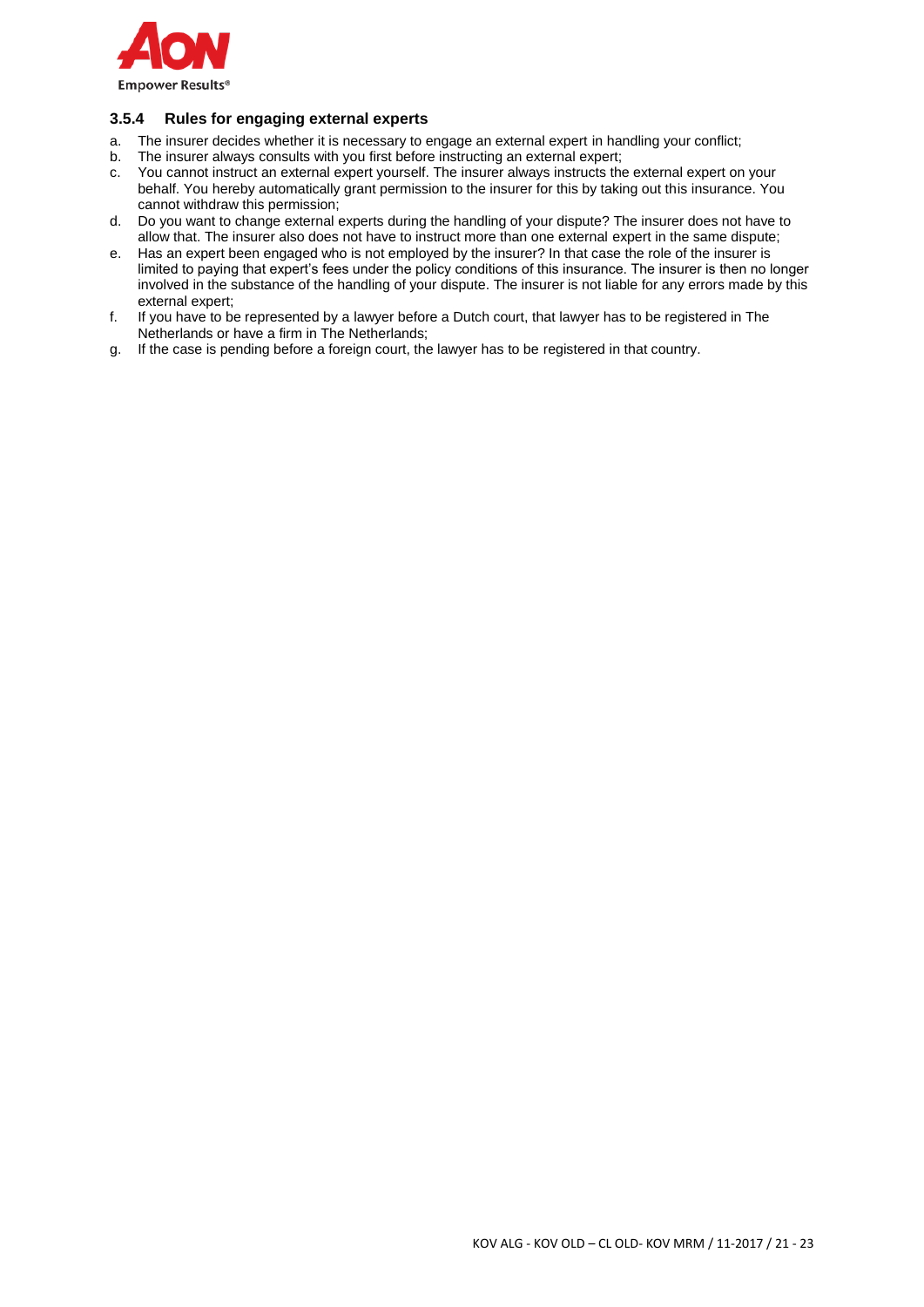

## **4 Other items**

### **4.1 What if you don't agree on how your dispute is handled?**

You and your legal expert can disagree on how the dispute that you reported to the insurer has been handled, i.e.:

a. About the issue on whether the case is feasible; or

b. About the manner in which the substance of the file should be handled further legally.

Please discuss such a difference of opinion with your legal expert. If you can't agree, ask the insurer to apply the dispute settlement rules.

# **4.1.1 What does it mean if the insurer applies the dispute settlement rules?**

- a. This means that the insurer submit the legal opinion of your specialist to an external lawyer. This lawyer gives an independent opinion about the further handling of your dispute. You can choose this lawyer yourself. The insurer instruct the lawyer on your behalf. You cannot instruct a lawyer yourself for an independent opinion.
- b. The insurer pays the lawyer's fee after the insurer has given the instruction. The insurer only pays the fee if this is really necessary to execute the instruction and this fee is reasonable and necessary. These costs are not included in the maximum compensation amount paid by the insurer for this conflict (the external cost maximum).
- c. The lawyer only renders an opinion, he does not take over the handling of the case. The insurer shall follow the lawyer's opinion. The insurer is not obliged to transfer the handling of the case, after the lawyer has rendered his opinion, to an expert not employed by the insurer.
- d. Did the insurer apply the dispute settlement rules, but did you not agree with the opinion of the lawyer? And did you then have the case handled to your own expense outside of the insurer? In that case the insurer shall pay the costs of this handling, but only if you won the dispute and an external legal assistance provider handled your conflict. The insurer only pays the necessary and reasonable costs. In this case the external cost maximum and the maximum fees for handling this dispute also apply. These are stated in the policy conditions.
- e. The insurer can decide to transfer the handling of the case to an external legal assistance provider. However, this cannot be lawyer who rendered the independent opinion, nor another expert working in the same firm as this lawyer.
- f. Do you have a difference of opinion with a lawyer or another expert? In that case the dispute settlement rules do not apply.

### **4.2 What happens if the counterparty also has assistance from the insurer?**

- a. Does your counterparty also receive assistance from the insurer? Then you are entitled to further assistance by an external legal assistance provider of your own choice. The counterparty can also do so. The insurer is the only party who can engage this legal assistance provider on your behalf. You cannot instruct the external legal assistance provider yourself. If this legal assistance provider in this case supports you in legal or administrative proceedings, the insurer shall pay the costs to no more than the cost maximum.
- b. Is your counterparty co-insured on your insurance? In that case the insurer shall only assist you. Are, apart from you, both parties in conflict with each other insured on your insurance? The insurer shall only assist the person you appoint. The starting point is that the assistance is provided by experts employed by the insurer.

### **4.3 What happens in cases of partial coverage or if there are more interested parties?**

- a. It is possible that the dispute you reported is only partially insured. In that case the insurer shall only pay the covered part of the costs.
- b. If more parties with the same interest are involved in the dispute, you might want to take joint action. The insurer can grant permission to engage one external experts jointly with those other parties. This expert will then assist all parties involved. The insurer pays your part in the total costs of this expert. The insurer determines this party by dividing the total costs of the expert by the total number of interested parties.

# **4.4 A foreign government demands a deposit from you**

Is a foreign government demanding a deposit from you for the release or return of your attached property? You can ask the insurer to advance this deposit. This has to concern a dispute covered by your insurance. The insurer shall advance this deposit to a maximum of € 50,000.- as an interest-free loan. Is the foreign government reimbursing the deposit? You have to repay to the insurer immediately. Are you not reimbursed the deposit? In that case you also have to repay the insurer, but within one year after the insurer has advanced the amount.